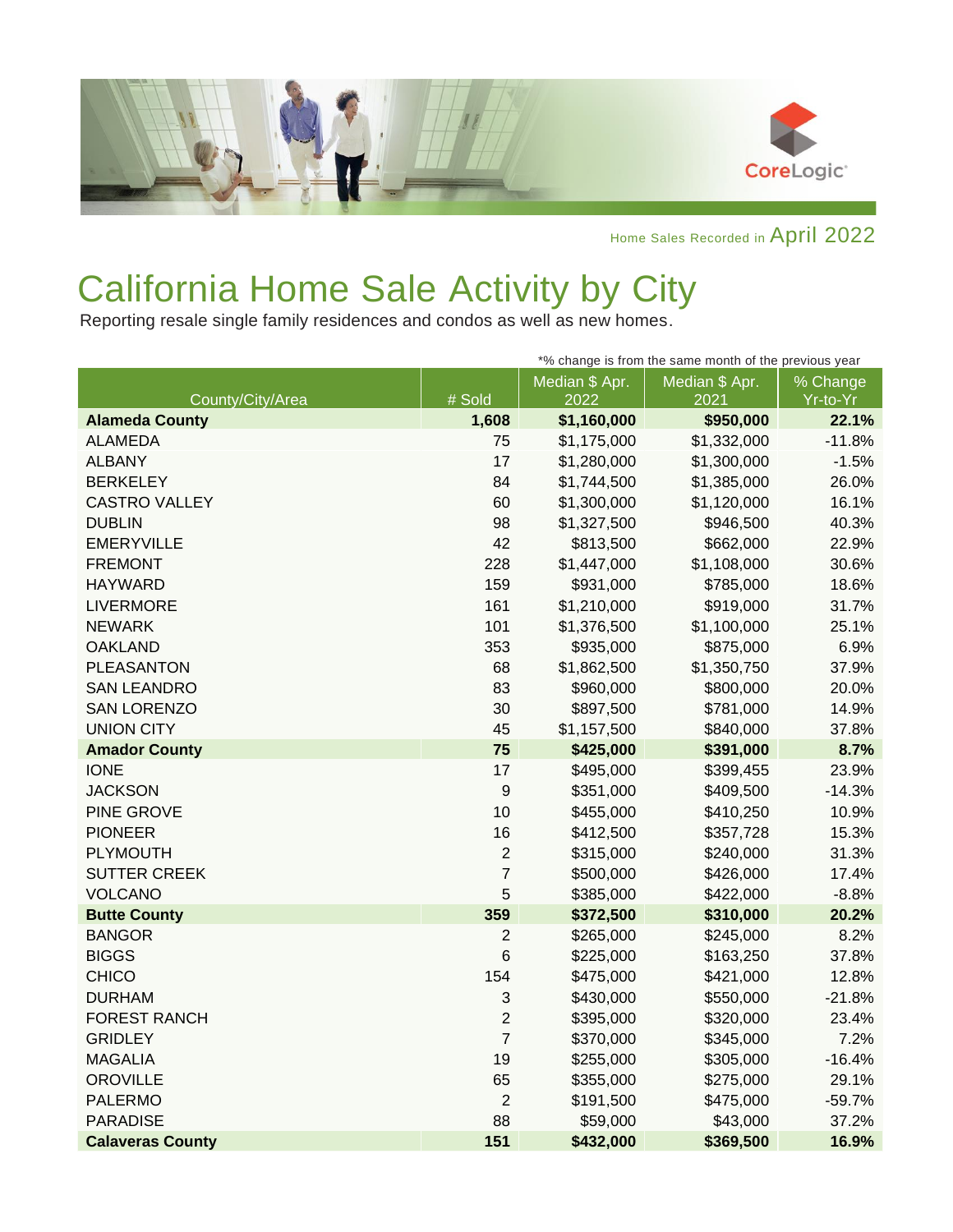|                            |                | Median <sub>\$</sub> | Median \$   | % Change |
|----------------------------|----------------|----------------------|-------------|----------|
| County/City/Area           | # Sold         | <b>April 2022</b>    | April 2021  | Yr-to-Yr |
| <b>ANGELS CAMP</b>         | 15             | \$320,500            | \$422,000   | $-24.1%$ |
| <b>ARNOLD</b>              | 37             | \$415,000            | \$404,500   | 2.6%     |
| <b>BURSON</b>              | $\overline{c}$ | \$292,500            | \$468,750   | $-37.6%$ |
| <b>COPPEROPOLIS</b>        | 16             | \$592,500            | \$380,000   | 55.9%    |
| <b>MOUNTAIN RANCH</b>      | 5              | \$244,000            | \$147,500   | 65.4%    |
| <b>MURPHYS</b>             | 19             | \$533,000            | \$390,000   | 36.7%    |
| <b>SAN ANDREAS</b>         | 5              | \$315,000            | \$387,500   | $-18.7%$ |
| <b>VALLEY SPRINGS</b>      | 37             | \$465,000            | \$335,000   | 38.8%    |
| <b>WEST POINT</b>          | 7              | \$351,000            | \$181,000   | 93.9%    |
| <b>WILSEYVILLE</b>         | $\overline{2}$ | \$206,250            | \$325,000   | $-36.5%$ |
| <b>Colusa County</b>       | 20             | \$385,000            | \$330,000   | 16.7%    |
| <b>ARBUCKLE</b>            | 4              | \$256,000            | \$392,500   | $-34.8%$ |
| <b>COLUSA</b>              | 11             | \$400,000            | \$290,000   | 37.9%    |
| <b>WILLIAMS</b>            | 3              | \$390,000            | \$325,500   | 19.8%    |
| <b>Contra Costa County</b> | 1,577          | \$873,750            | \$800,000   | 9.2%     |
| <b>ALAMO</b>               | 22             | \$2,912,500          | \$2,312,500 | 25.9%    |
| <b>ANTIOCH</b>             | 162            | \$695,000            | \$541,500   | 28.3%    |
| <b>BETHEL ISLAND</b>       | 5              | \$977,750            | \$415,000   | 135.6%   |
| <b>BRENTWOOD</b>           | 114            | \$869,000            | \$750,000   | 15.9%    |
| <b>CLAYTON</b>             | 15             | \$1,200,000          | \$950,000   | 26.3%    |
| <b>CONCORD</b>             | 182            | \$808,000            | \$710,000   | 13.8%    |
| <b>CROCKETT</b>            | 4              | \$870,500            | \$685,000   | 27.1%    |
| <b>DANVILLE</b>            | 103            | \$2,225,000          | \$1,700,000 | 30.9%    |
| <b>DIABLO</b>              | 3              | \$3,150,000          | \$4,170,000 | $-24.5%$ |
| <b>DISCOVERY BAY</b>       | 38             | \$805,000            | \$760,000   | 5.9%     |
| <b>EL CERRITO</b>          | 29             | \$1,500,000          | \$1,327,500 | 13.0%    |
| <b>EL SOBRANTE</b>         | 31             | \$800,000            | \$684,000   | 17.0%    |
| <b>HERCULES</b>            | 25             | \$882,000            | \$633,500   | 39.2%    |
| <b>LAFAYETTE</b>           | 48             | \$2,250,000          | \$1,762,500 | 27.7%    |
| <b>MARTINEZ</b>            | 64             | \$898,000            | \$731,500   | 22.8%    |
| <b>MORAGA</b>              | 33             | \$1,350,000          | \$1,404,250 | $-3.9%$  |
| <b>OAKLEY</b>              | 83             | \$750,000            | \$615,000   | 22.0%    |
| <b>ORINDA</b>              | 42             | \$1,910,000          | \$1,852,500 | 3.1%     |
| <b>PINOLE</b>              | 23             | \$860,000            | \$700,000   | 22.9%    |
| <b>PITTSBURG</b>           | 95             | \$630,000            | \$532,250   | 18.4%    |
| PLEASANT HILL              | 52             | \$1,173,000          | \$982,500   | 19.4%    |
| <b>RICHMOND</b>            | 79             | \$603,000            | \$585,000   | 3.1%     |
| <b>RODEO</b>               | 4              | \$747,500            | \$670,000   | 11.6%    |
| <b>SAN PABLO</b>           | 50             | \$649,000            | \$520,000   | 24.8%    |
| <b>SAN RAMON</b>           | 121            | \$1,850,000          | \$1,400,000 | 32.1%    |
| <b>WALNUT CREEK</b>        | 138            | \$1,200,000          | \$1,019,000 | 17.8%    |
| <b>El Dorado County</b>    | 378            | \$677,500            | \$605,000   | 12.0%    |
| <b>CAMINO</b>              | 9              | \$525,000            | \$550,000   | $-4.5%$  |
| COOL                       | 8              | \$527,500            | \$525,000   | 0.5%     |
| <b>DIAMOND SPRINGS</b>     | 8              | \$407,500            | \$355,000   | 14.8%    |
| EL DORADO                  | 3              | \$761,000            | \$399,000   | 90.7%    |
| EL DORADO HILLS            | 118            | \$910,000            | \$795,000   | 14.5%    |
| <b>GARDEN VALLEY</b>       | 4              | \$414,500            | \$436,250   | $-5.0%$  |
| <b>GEORGETOWN</b>          | 5              | \$525,000            | \$283,250   | 85.3%    |
| <b>GRIZZLY FLATS</b>       | $\overline{2}$ | \$205,000            | \$335,000   | $-38.8%$ |

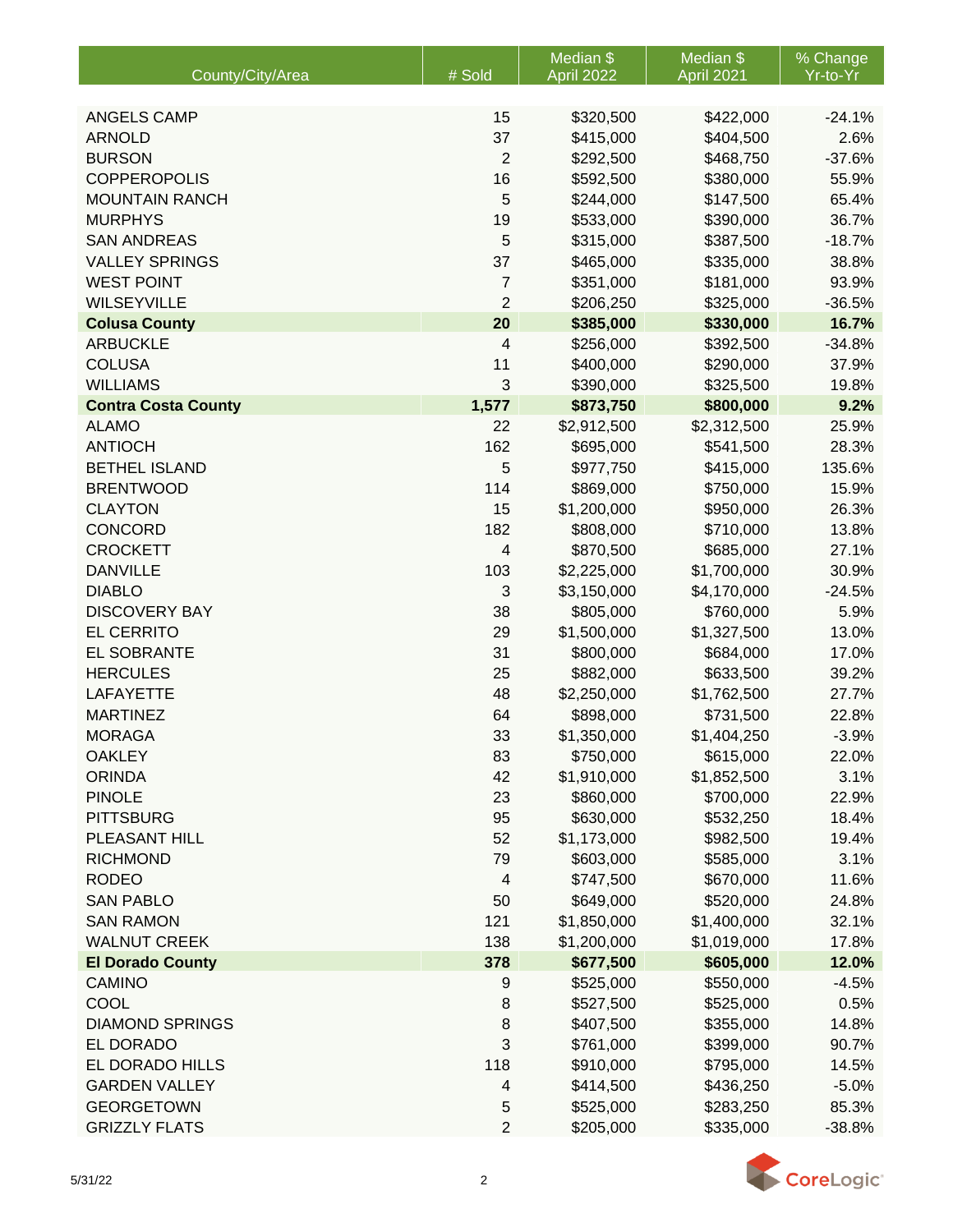|                                          |                              | Median \$              | Median \$        | % Change       |
|------------------------------------------|------------------------------|------------------------|------------------|----------------|
| County/City/Area                         | # Sold                       | April 2022             | April 2021       | Yr-to-Yr       |
| PLACERVILLE                              | 49                           | \$490,000              | \$450,500        | 8.8%           |
| POLLOCK PINES                            | 22                           | \$417,500              | \$417,000        | 0.1%           |
| <b>RESCUE</b>                            | 5                            | \$829,000              | \$630,000        | 31.6%          |
| <b>SHINGLE SPRINGS</b>                   | 44                           | \$666,500              | \$520,000        | 28.2%          |
| <b>SOMERSET</b>                          | $\overline{2}$               | \$217,250              | \$305,000        | $-28.8%$       |
| SOUTH LAKE TAHOE                         | 94                           | \$673,000              | \$594,500        | 13.2%          |
| <b>TAHOMA</b>                            | $\overline{2}$               | \$743,750              | \$575,000        | 29.3%          |
| <b>Fresno County</b>                     | 1,176                        | \$390,000              | \$335,000        | 16.4%          |
| <b>AUBERRY</b>                           | 11                           | \$302,500              | \$355,000        | $-14.8%$       |
| <b>CLOVIS</b>                            | 198                          | \$470,000              | \$411,000        | 14.4%          |
| <b>COALINGA</b>                          | 17                           | \$279,750              | \$181,750        | 53.9%          |
| <b>FIREBAUGH</b>                         | 12                           | \$348,250              | \$244,000        | 42.7%          |
| <b>FOWLER</b>                            | 17                           | \$450,000              | \$405,750        | 10.9%          |
| <b>FRESNO</b>                            | 733                          | \$376,000              | \$320,000        | 17.5%          |
| <b>FRIANT</b>                            | $\overline{4}$               | \$632,000              | \$727,000        | $-13.1%$       |
| <b>KERMAN</b>                            | 12                           | \$332,500              | \$352,000        | $-5.5%$        |
| <b>KINGSBURG</b>                         | 32                           | \$497,000              | \$312,500        | 59.0%          |
| <b>MENDOTA</b>                           | $\sqrt{2}$                   | \$159,500              | \$212,250        | $-24.9%$       |
| <b>ORANGE COVE</b>                       | $\overline{2}$               | \$274,000              | n/a              | n/a            |
| <b>PARLIER</b>                           | 6                            | \$227,000              | \$255,000        | $-11.0%$       |
| <b>PRATHER</b>                           | 3                            | \$540,000              | \$532,500        | 1.4%           |
| <b>REEDLEY</b>                           | 21                           | \$341,000              | \$275,500        | 23.8%          |
| <b>RIVERDALE</b>                         | $\overline{2}$               | \$300,000              | \$270,000        | 11.1%          |
| <b>SANGER</b>                            | 46                           | \$350,000              | \$326,500        | 7.2%           |
| <b>SELMA</b>                             | 23                           | \$295,000              | \$284,000        | 3.9%           |
| <b>SHAVER LAKE</b>                       | 10                           | \$733,250              | \$689,000        | 6.4%           |
| <b>SQUAW VALLEY</b>                      | 8                            | \$370,000              | \$265,000        | 39.6%          |
| <b>TOLLHOUSE</b>                         | 4                            | \$375,000              | \$495,000        | $-24.2%$       |
| <b>Humboldt County</b>                   | 118                          | \$428,000              | \$360,000        | 18.9%          |
| <b>ARCATA</b>                            | 6                            | \$527,750              | \$452,500        | 16.6%          |
| <b>EUREKA</b>                            | 57                           | \$410,000              | \$379,000        | 8.2%           |
| <b>FORTUNA</b>                           | 18                           | \$394,750              | \$340,000        | 16.1%          |
| <b>HYDESVILLE</b>                        | $\mathbf{2}$                 | \$480,500              | \$386,500        | 24.3%          |
| <b>LOLETA</b>                            | $\overline{2}$               | \$362,500              | n/a              | n/a            |
| <b>MCKINLEYVILLE</b>                     | 15                           | \$515,000              | \$365,750        | 40.8%          |
| <b>RIO DELL</b>                          | $\sqrt{5}$<br>$\overline{2}$ | \$330,000              | \$222,000        | 48.6%          |
| <b>SAMOA</b>                             |                              | \$370,000              | n/a              | n/a<br>$-3.1%$ |
| <b>WHITETHORN</b><br><b>WILLOW CREEK</b> | 3<br>3                       | \$400,000              | \$413,000<br>n/a |                |
| <b>Imperial County</b>                   | 128                          | \$430,000<br>\$300,000 | \$265,000        | n/a<br>13.2%   |
| <b>BRAWLEY</b>                           | 25                           | \$273,750              | \$218,500        | 25.3%          |
| <b>CALEXICO</b>                          | 14                           | \$285,000              | \$284,000        | 0.4%           |
| <b>CALIPATRIA</b>                        | $\overline{2}$               | \$120,000              | \$242,000        | $-50.4%$       |
| <b>EL CENTRO</b>                         | 30                           | \$310,500              | \$319,500        | $-2.8%$        |
| <b>HEBER</b>                             | 6                            | \$389,000              | \$272,500        | 42.8%          |
| <b>HOLTVILLE</b>                         | $\overline{2}$               | \$185,000              | \$332,250        | $-44.3%$       |
| <b>IMPERIAL</b>                          | 31                           | \$373,000              | \$290,000        | 28.6%          |
| WINTERHAVEN                              | $\overline{2}$               | \$40,000               | \$265,000        | $-84.9%$       |
| <b>Kern County</b>                       | 1,274                        | \$345,000              | \$285,000        | 21.1%          |
| <b>ARVIN</b>                             | $\boldsymbol{9}$             | \$240,000              | \$200,000        | 20.0%          |

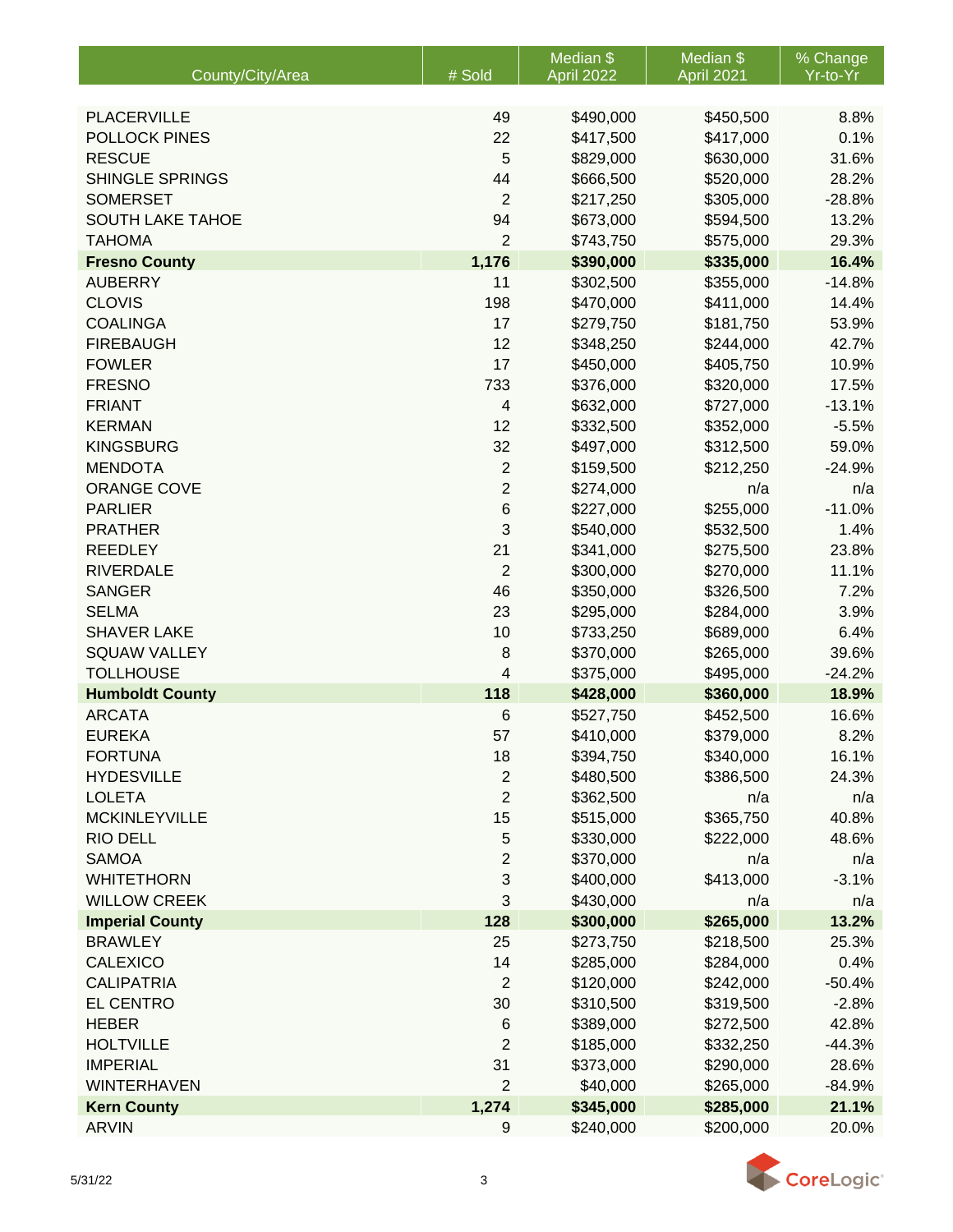| <b>BAKERSFIELD</b><br>815<br>\$372,750<br>\$300,000<br>24.3%<br><b>BORON</b><br>\$100,000<br>\$60,500<br>65.3%<br>4<br>$\overline{2}$<br><b>BUTTONWILLOW</b><br>\$230,000<br>\$122,500<br>87.8%<br>3<br><b>CALIENTE</b><br>\$250,000<br>$-33.3%$<br>\$375,000<br><b>CALIFORNIA CITY</b><br>41<br>37.5%<br>\$275,000<br>\$200,000<br><b>DELANO</b><br>29<br>\$235,000<br>\$219,500<br>7.1%<br><b>EDWARDS</b><br>$\overline{4}$<br>\$174,000<br>\$185,000<br>$-5.9%$<br>18<br><b>FRAZIER PARK</b><br>\$350,000<br>\$225,000<br>55.6%<br>$\sqrt{2}$<br><b>INYOKERN</b><br>\$353,250<br>\$222,500<br>58.8%<br>7<br><b>KERNVILLE</b><br>\$299,000<br>n/a<br>n/a<br>8<br>96.8%<br><b>LAKE ISABELLA</b><br>\$305,000<br>\$155,000<br>4<br><b>LAMONT</b><br>\$133,000<br>$-35.8%$<br>\$207,250<br><b>MC FARLAND</b><br>10<br>\$160,000<br>50.0%<br>\$240,000<br><b>MOJAVE</b><br>$-43.4%$<br>$\overline{4}$<br>\$90,000<br>\$159,000<br>3<br><b>ONYX</b><br>\$159,500<br>n/a<br>n/a<br>PINE MOUNTAIN CLUB<br>4<br>7.2%<br>\$377,500<br>\$352,000<br><b>RIDGECREST</b><br>57<br>\$259,500<br>\$239,750<br>8.2%<br>5.9%<br><b>ROSAMOND</b><br>44<br>\$397,250<br>\$375,000<br>47<br>24.6%<br><b>SHAFTER</b><br>\$379,000<br>\$304,250<br><b>TAFT</b><br>33<br>\$170,000<br>\$160,000<br>6.3%<br><b>TEHACHAPI</b><br>79<br>\$390,000<br>\$380,000<br>2.6%<br><b>WASCO</b><br>25<br>\$280,000<br>14.3%<br>\$245,000 |                        |        | Median \$  | Median \$  | % Change |
|---------------------------------------------------------------------------------------------------------------------------------------------------------------------------------------------------------------------------------------------------------------------------------------------------------------------------------------------------------------------------------------------------------------------------------------------------------------------------------------------------------------------------------------------------------------------------------------------------------------------------------------------------------------------------------------------------------------------------------------------------------------------------------------------------------------------------------------------------------------------------------------------------------------------------------------------------------------------------------------------------------------------------------------------------------------------------------------------------------------------------------------------------------------------------------------------------------------------------------------------------------------------------------------------------------------------------------------------------------------------------------------------------------|------------------------|--------|------------|------------|----------|
|                                                                                                                                                                                                                                                                                                                                                                                                                                                                                                                                                                                                                                                                                                                                                                                                                                                                                                                                                                                                                                                                                                                                                                                                                                                                                                                                                                                                         | County/City/Area       | # Sold | April 2022 | April 2021 | Yr-to-Yr |
|                                                                                                                                                                                                                                                                                                                                                                                                                                                                                                                                                                                                                                                                                                                                                                                                                                                                                                                                                                                                                                                                                                                                                                                                                                                                                                                                                                                                         |                        |        |            |            |          |
|                                                                                                                                                                                                                                                                                                                                                                                                                                                                                                                                                                                                                                                                                                                                                                                                                                                                                                                                                                                                                                                                                                                                                                                                                                                                                                                                                                                                         |                        |        |            |            |          |
|                                                                                                                                                                                                                                                                                                                                                                                                                                                                                                                                                                                                                                                                                                                                                                                                                                                                                                                                                                                                                                                                                                                                                                                                                                                                                                                                                                                                         |                        |        |            |            |          |
|                                                                                                                                                                                                                                                                                                                                                                                                                                                                                                                                                                                                                                                                                                                                                                                                                                                                                                                                                                                                                                                                                                                                                                                                                                                                                                                                                                                                         |                        |        |            |            |          |
|                                                                                                                                                                                                                                                                                                                                                                                                                                                                                                                                                                                                                                                                                                                                                                                                                                                                                                                                                                                                                                                                                                                                                                                                                                                                                                                                                                                                         |                        |        |            |            |          |
|                                                                                                                                                                                                                                                                                                                                                                                                                                                                                                                                                                                                                                                                                                                                                                                                                                                                                                                                                                                                                                                                                                                                                                                                                                                                                                                                                                                                         |                        |        |            |            |          |
|                                                                                                                                                                                                                                                                                                                                                                                                                                                                                                                                                                                                                                                                                                                                                                                                                                                                                                                                                                                                                                                                                                                                                                                                                                                                                                                                                                                                         |                        |        |            |            |          |
|                                                                                                                                                                                                                                                                                                                                                                                                                                                                                                                                                                                                                                                                                                                                                                                                                                                                                                                                                                                                                                                                                                                                                                                                                                                                                                                                                                                                         |                        |        |            |            |          |
|                                                                                                                                                                                                                                                                                                                                                                                                                                                                                                                                                                                                                                                                                                                                                                                                                                                                                                                                                                                                                                                                                                                                                                                                                                                                                                                                                                                                         |                        |        |            |            |          |
|                                                                                                                                                                                                                                                                                                                                                                                                                                                                                                                                                                                                                                                                                                                                                                                                                                                                                                                                                                                                                                                                                                                                                                                                                                                                                                                                                                                                         |                        |        |            |            |          |
|                                                                                                                                                                                                                                                                                                                                                                                                                                                                                                                                                                                                                                                                                                                                                                                                                                                                                                                                                                                                                                                                                                                                                                                                                                                                                                                                                                                                         |                        |        |            |            |          |
|                                                                                                                                                                                                                                                                                                                                                                                                                                                                                                                                                                                                                                                                                                                                                                                                                                                                                                                                                                                                                                                                                                                                                                                                                                                                                                                                                                                                         |                        |        |            |            |          |
|                                                                                                                                                                                                                                                                                                                                                                                                                                                                                                                                                                                                                                                                                                                                                                                                                                                                                                                                                                                                                                                                                                                                                                                                                                                                                                                                                                                                         |                        |        |            |            |          |
|                                                                                                                                                                                                                                                                                                                                                                                                                                                                                                                                                                                                                                                                                                                                                                                                                                                                                                                                                                                                                                                                                                                                                                                                                                                                                                                                                                                                         |                        |        |            |            |          |
|                                                                                                                                                                                                                                                                                                                                                                                                                                                                                                                                                                                                                                                                                                                                                                                                                                                                                                                                                                                                                                                                                                                                                                                                                                                                                                                                                                                                         |                        |        |            |            |          |
|                                                                                                                                                                                                                                                                                                                                                                                                                                                                                                                                                                                                                                                                                                                                                                                                                                                                                                                                                                                                                                                                                                                                                                                                                                                                                                                                                                                                         |                        |        |            |            |          |
|                                                                                                                                                                                                                                                                                                                                                                                                                                                                                                                                                                                                                                                                                                                                                                                                                                                                                                                                                                                                                                                                                                                                                                                                                                                                                                                                                                                                         |                        |        |            |            |          |
|                                                                                                                                                                                                                                                                                                                                                                                                                                                                                                                                                                                                                                                                                                                                                                                                                                                                                                                                                                                                                                                                                                                                                                                                                                                                                                                                                                                                         |                        |        |            |            |          |
|                                                                                                                                                                                                                                                                                                                                                                                                                                                                                                                                                                                                                                                                                                                                                                                                                                                                                                                                                                                                                                                                                                                                                                                                                                                                                                                                                                                                         |                        |        |            |            |          |
|                                                                                                                                                                                                                                                                                                                                                                                                                                                                                                                                                                                                                                                                                                                                                                                                                                                                                                                                                                                                                                                                                                                                                                                                                                                                                                                                                                                                         |                        |        |            |            |          |
|                                                                                                                                                                                                                                                                                                                                                                                                                                                                                                                                                                                                                                                                                                                                                                                                                                                                                                                                                                                                                                                                                                                                                                                                                                                                                                                                                                                                         |                        |        |            |            |          |
|                                                                                                                                                                                                                                                                                                                                                                                                                                                                                                                                                                                                                                                                                                                                                                                                                                                                                                                                                                                                                                                                                                                                                                                                                                                                                                                                                                                                         |                        |        |            |            |          |
|                                                                                                                                                                                                                                                                                                                                                                                                                                                                                                                                                                                                                                                                                                                                                                                                                                                                                                                                                                                                                                                                                                                                                                                                                                                                                                                                                                                                         |                        |        |            |            |          |
|                                                                                                                                                                                                                                                                                                                                                                                                                                                                                                                                                                                                                                                                                                                                                                                                                                                                                                                                                                                                                                                                                                                                                                                                                                                                                                                                                                                                         | <b>WOFFORD HEIGHTS</b> | 6      | \$250,000  | \$139,000  | 79.9%    |
| 152<br>\$340,000<br>\$290,000<br>17.2%<br><b>Kings County</b>                                                                                                                                                                                                                                                                                                                                                                                                                                                                                                                                                                                                                                                                                                                                                                                                                                                                                                                                                                                                                                                                                                                                                                                                                                                                                                                                           |                        |        |            |            |          |
| <b>ARMONA</b><br>14<br>\$252,500<br>10.5%<br>\$228,500                                                                                                                                                                                                                                                                                                                                                                                                                                                                                                                                                                                                                                                                                                                                                                                                                                                                                                                                                                                                                                                                                                                                                                                                                                                                                                                                                  |                        |        |            |            |          |
| 8<br><b>AVENAL</b><br>\$106,250<br>\$350,000<br>$-69.6%$                                                                                                                                                                                                                                                                                                                                                                                                                                                                                                                                                                                                                                                                                                                                                                                                                                                                                                                                                                                                                                                                                                                                                                                                                                                                                                                                                |                        |        |            |            |          |
| 5<br><b>CORCORAN</b><br>\$223,000<br>44.8%<br>\$154,000<br><b>HANFORD</b>                                                                                                                                                                                                                                                                                                                                                                                                                                                                                                                                                                                                                                                                                                                                                                                                                                                                                                                                                                                                                                                                                                                                                                                                                                                                                                                               |                        |        |            |            |          |
| 86<br>\$370,000<br>\$306,000<br>20.9%                                                                                                                                                                                                                                                                                                                                                                                                                                                                                                                                                                                                                                                                                                                                                                                                                                                                                                                                                                                                                                                                                                                                                                                                                                                                                                                                                                   |                        |        |            |            |          |
| 39<br><b>LEMOORE</b><br>\$360,000<br>\$288,000<br>25.0%<br>15.3%                                                                                                                                                                                                                                                                                                                                                                                                                                                                                                                                                                                                                                                                                                                                                                                                                                                                                                                                                                                                                                                                                                                                                                                                                                                                                                                                        |                        |        |            |            |          |
| 7,001<br>\$865,000<br>\$750,250<br><b>Los Angeles County</b><br><b>ACTON</b><br>15<br>\$760,000<br>14.5%                                                                                                                                                                                                                                                                                                                                                                                                                                                                                                                                                                                                                                                                                                                                                                                                                                                                                                                                                                                                                                                                                                                                                                                                                                                                                                |                        |        |            |            |          |
| \$870,000                                                                                                                                                                                                                                                                                                                                                                                                                                                                                                                                                                                                                                                                                                                                                                                                                                                                                                                                                                                                                                                                                                                                                                                                                                                                                                                                                                                               |                        |        |            |            |          |
| <b>AGOURA HILLS</b><br>37<br>\$1,335,000<br>\$1,251,500<br>6.7%<br>44<br><b>ALHAMBRA</b>                                                                                                                                                                                                                                                                                                                                                                                                                                                                                                                                                                                                                                                                                                                                                                                                                                                                                                                                                                                                                                                                                                                                                                                                                                                                                                                |                        |        |            |            |          |
| \$912,500<br>\$682,500<br>33.7%<br><b>ALTADENA</b><br>41                                                                                                                                                                                                                                                                                                                                                                                                                                                                                                                                                                                                                                                                                                                                                                                                                                                                                                                                                                                                                                                                                                                                                                                                                                                                                                                                                |                        |        |            |            |          |
| \$1,430,500<br>\$1,155,000<br>23.9%<br><b>ARCADIA</b><br>54<br>\$1,482,500<br>\$1,070,000                                                                                                                                                                                                                                                                                                                                                                                                                                                                                                                                                                                                                                                                                                                                                                                                                                                                                                                                                                                                                                                                                                                                                                                                                                                                                                               |                        |        |            |            |          |
| 38.6%<br>\$841,000<br>\$600,000<br><b>ARTESIA</b><br>40.2%                                                                                                                                                                                                                                                                                                                                                                                                                                                                                                                                                                                                                                                                                                                                                                                                                                                                                                                                                                                                                                                                                                                                                                                                                                                                                                                                              |                        |        |            |            |          |
| 9<br>3<br><b>AVALON</b><br>\$850,000<br>\$589,000<br>44.3%                                                                                                                                                                                                                                                                                                                                                                                                                                                                                                                                                                                                                                                                                                                                                                                                                                                                                                                                                                                                                                                                                                                                                                                                                                                                                                                                              |                        |        |            |            |          |
| <b>AZUSA</b><br>\$695,000<br>39<br>\$550,000<br>26.4%                                                                                                                                                                                                                                                                                                                                                                                                                                                                                                                                                                                                                                                                                                                                                                                                                                                                                                                                                                                                                                                                                                                                                                                                                                                                                                                                                   |                        |        |            |            |          |
| <b>BALDWIN PARK</b><br>35<br>\$705,000<br>\$540,000<br>30.6%                                                                                                                                                                                                                                                                                                                                                                                                                                                                                                                                                                                                                                                                                                                                                                                                                                                                                                                                                                                                                                                                                                                                                                                                                                                                                                                                            |                        |        |            |            |          |
| <b>BELL GARDENS</b><br>$\sqrt{3}$<br>\$550,000<br>\$495,500<br>11.0%                                                                                                                                                                                                                                                                                                                                                                                                                                                                                                                                                                                                                                                                                                                                                                                                                                                                                                                                                                                                                                                                                                                                                                                                                                                                                                                                    |                        |        |            |            |          |
| <b>BELLFLOWER</b><br>34<br>\$785,000<br>\$575,000<br>36.5%                                                                                                                                                                                                                                                                                                                                                                                                                                                                                                                                                                                                                                                                                                                                                                                                                                                                                                                                                                                                                                                                                                                                                                                                                                                                                                                                              |                        |        |            |            |          |
| <b>BEVERLY HILLS</b><br>45<br>\$2,934,000<br>\$3,375,000<br>15.0%                                                                                                                                                                                                                                                                                                                                                                                                                                                                                                                                                                                                                                                                                                                                                                                                                                                                                                                                                                                                                                                                                                                                                                                                                                                                                                                                       |                        |        |            |            |          |
| 80<br><b>BURBANK</b><br>\$1,067,500<br>\$960,000<br>11.2%                                                                                                                                                                                                                                                                                                                                                                                                                                                                                                                                                                                                                                                                                                                                                                                                                                                                                                                                                                                                                                                                                                                                                                                                                                                                                                                                               |                        |        |            |            |          |
| 44<br>\$2,163,500<br><b>CALABASAS</b><br>\$2,047,750<br>$-5.4%$                                                                                                                                                                                                                                                                                                                                                                                                                                                                                                                                                                                                                                                                                                                                                                                                                                                                                                                                                                                                                                                                                                                                                                                                                                                                                                                                         |                        |        |            |            |          |
| <b>CANOGA PARK</b><br>57<br>\$835,000<br>\$920,000<br>10.2%                                                                                                                                                                                                                                                                                                                                                                                                                                                                                                                                                                                                                                                                                                                                                                                                                                                                                                                                                                                                                                                                                                                                                                                                                                                                                                                                             |                        |        |            |            |          |
| <b>CANYON COUNTRY</b><br>114<br>\$701,000<br>\$733,500<br>4.6%                                                                                                                                                                                                                                                                                                                                                                                                                                                                                                                                                                                                                                                                                                                                                                                                                                                                                                                                                                                                                                                                                                                                                                                                                                                                                                                                          |                        |        |            |            |          |
| <b>CARSON</b><br>56<br>\$655,000<br>\$738,000<br>12.7%                                                                                                                                                                                                                                                                                                                                                                                                                                                                                                                                                                                                                                                                                                                                                                                                                                                                                                                                                                                                                                                                                                                                                                                                                                                                                                                                                  |                        |        |            |            |          |
| <b>CASTAIC</b><br>11.7%<br>34<br>\$815,500<br>\$730,000                                                                                                                                                                                                                                                                                                                                                                                                                                                                                                                                                                                                                                                                                                                                                                                                                                                                                                                                                                                                                                                                                                                                                                                                                                                                                                                                                 |                        |        |            |            |          |
| <b>CERRITOS</b><br>23<br>\$976,000<br>\$830,000<br>17.6%                                                                                                                                                                                                                                                                                                                                                                                                                                                                                                                                                                                                                                                                                                                                                                                                                                                                                                                                                                                                                                                                                                                                                                                                                                                                                                                                                |                        |        |            |            |          |
| 44<br><b>CHATSWORTH</b><br>\$730,000<br>\$840,000<br>$-13.1%$                                                                                                                                                                                                                                                                                                                                                                                                                                                                                                                                                                                                                                                                                                                                                                                                                                                                                                                                                                                                                                                                                                                                                                                                                                                                                                                                           |                        |        |            |            |          |

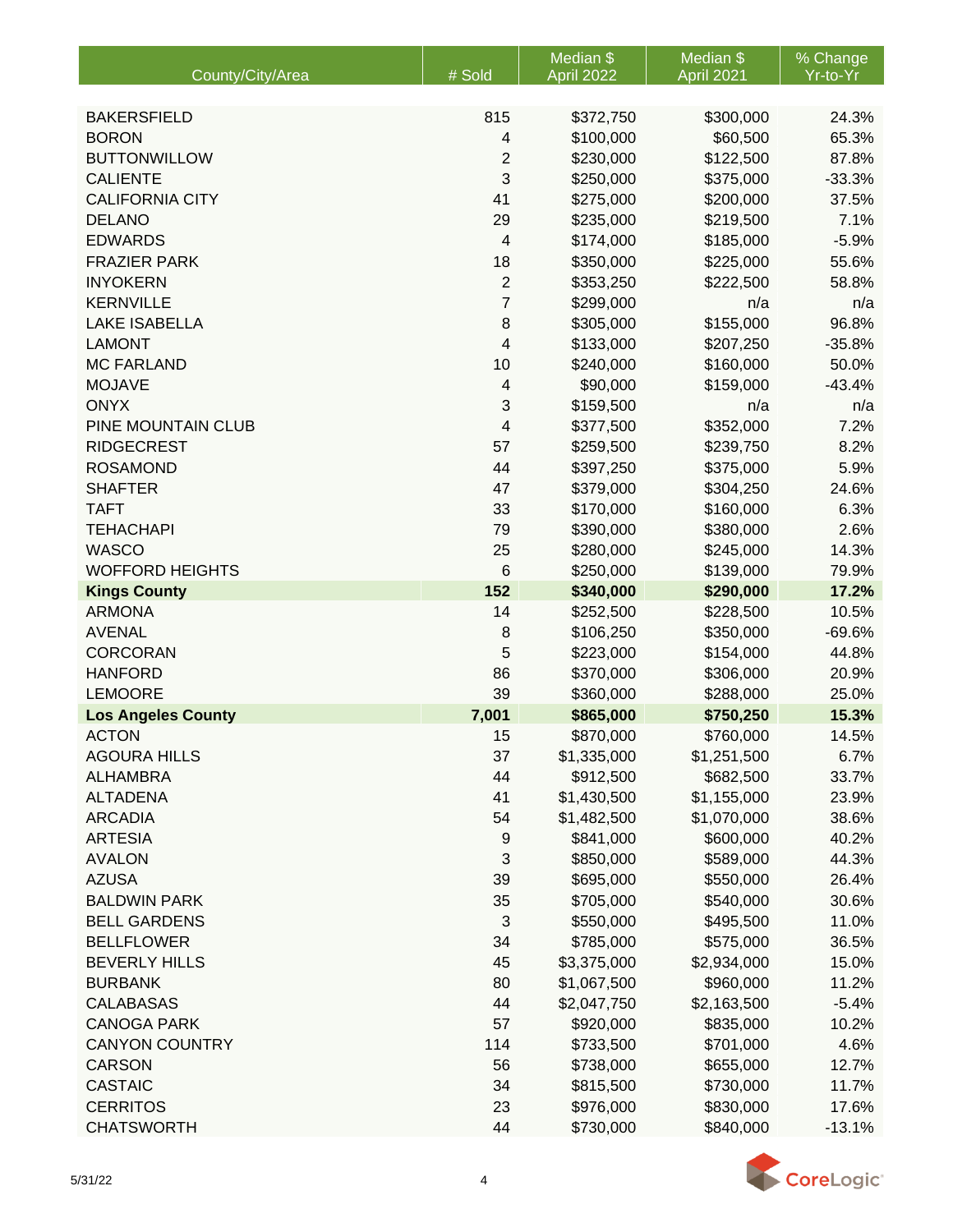|                         |                         | Median \$   | Median \$   | % Change |
|-------------------------|-------------------------|-------------|-------------|----------|
| County/City/Area        | # Sold                  | April 2022  | April 2021  | Yr-to-Yr |
|                         |                         |             |             |          |
| <b>CLAREMONT</b>        | 36                      | \$867,500   | \$760,000   | 14.1%    |
| <b>COMPTON</b>          | 57                      | \$585,000   | \$500,000   | 17.0%    |
| <b>COVINA</b>           | 54                      | \$770,000   | \$647,500   | 18.9%    |
| <b>CULVER CITY</b>      | 46                      | \$1,008,000 | \$1,002,500 | 0.5%     |
| <b>DIAMOND BAR</b>      | 49                      | \$825,000   | \$775,000   | 6.5%     |
| <b>DOWNEY</b>           | 42                      | \$790,500   | \$672,500   | 17.5%    |
| <b>DUARTE</b>           | 17                      | \$733,500   | \$617,000   | 18.9%    |
| <b>EL MONTE</b>         | 21                      | \$640,000   | \$585,000   | 9.4%     |
| <b>EL SEGUNDO</b>       | 16                      | \$1,635,000 | \$1,340,000 | 22.0%    |
| <b>ENCINO</b>           | 68                      | \$1,425,000 | \$1,125,000 | 26.7%    |
| <b>GARDENA</b>          | 64                      | \$775,000   | \$633,500   | 22.3%    |
| <b>GLENDALE</b>         | 82                      | \$1,052,500 | \$756,500   | 39.1%    |
| <b>GLENDORA</b>         | 56                      | \$862,500   | \$746,000   | 15.6%    |
| <b>GRANADA HILLS</b>    | 44                      | \$929,500   | \$782,500   | 18.8%    |
| <b>HACIENDA HEIGHTS</b> | 50                      | \$836,750   | \$724,500   | 15.5%    |
| <b>HARBOR CITY</b>      | 22                      | \$767,500   | \$730,000   | 5.1%     |
| <b>HAWAIIAN GARDENS</b> | 3                       | \$535,000   | \$425,000   | 25.9%    |
| <b>HAWTHORNE</b>        | 30                      | \$925,000   | \$825,000   | 12.1%    |
| <b>HERMOSA BEACH</b>    | 18                      | \$1,985,000 | \$2,018,750 | $-1.7%$  |
| <b>HUNTINGTON PARK</b>  | 12                      | \$515,000   | \$525,000   | $-1.9%$  |
| <b>INGLEWOOD</b>        | 41                      | \$735,000   | \$645,750   | 13.8%    |
| LA CANADA FLINTRIDGE    | 33                      | \$2,457,500 | \$1,885,000 | 30.4%    |
| LA CRESCENTA            | 33                      | \$1,182,000 | \$1,170,500 | 1.0%     |
| <b>LA MIRADA</b>        | 43                      | \$775,000   | \$727,500   | 6.5%     |
| <b>LA PUENTE</b>        | 37                      | \$670,000   | \$555,000   | 20.7%    |
| <b>LA VERNE</b>         | 26                      | \$1,002,500 | \$840,000   | 19.3%    |
| <b>LAKE HUGHES</b>      | $\overline{\mathbf{4}}$ | \$390,000   | \$205,000   | 90.2%    |
| <b>LAKEWOOD</b>         | 84                      | \$835,000   | \$730,000   | 14.4%    |
| <b>LANCASTER</b>        | 286                     | \$449,000   | \$400,000   | 12.3%    |
| LAWNDALE                | 16                      | \$787,750   | \$682,500   | 15.4%    |
| <b>LITTLEROCK</b>       | 11                      | \$480,000   | \$362,000   | 32.6%    |
| <b>LLANO</b>            | $\overline{2}$          | \$420,000   | \$395,000   | 6.3%     |
| <b>LOMITA</b>           | 13                      | \$800,000   | \$692,500   | 15.5%    |
| <b>LONG BEACH</b>       | 349                     | \$827,500   | \$650,000   | 27.3%    |
| <b>LOS ANGELES</b>      | 1,164                   | \$1,080,000 | \$970,000   | 11.3%    |
| <b>LYNWOOD</b>          | 14                      | \$610,000   | \$483,750   | 26.1%    |
| <b>MALIBU</b>           | 41                      | \$3,620,000 | \$3,369,250 | 7.4%     |
| <b>MANHATTAN BEACH</b>  | 41                      | \$2,920,000 | \$3,275,000 | $-10.8%$ |
| <b>MARINA DEL REY</b>   | 33                      | \$1,300,000 | \$1,200,000 | 8.3%     |
| <b>MAYWOOD</b>          | 5                       | \$620,000   | \$524,000   | 18.3%    |
| <b>MISSION HILLS</b>    | 11                      | \$880,000   | \$715,000   | 23.1%    |
| <b>MONROVIA</b>         | 31                      | \$1,000,000 | \$815,000   | 22.7%    |
| <b>MONTEBELLO</b>       | 19                      | \$700,000   | \$645,000   | 8.5%     |
| <b>MONTEREY PARK</b>    | 32                      | \$915,000   | \$837,500   | 9.3%     |
| <b>MONTROSE</b>         | $\overline{\mathbf{4}}$ | \$977,500   | \$815,000   | 19.9%    |
| <b>NEWHALL</b>          | 50                      | \$510,000   | \$570,000   | $-10.5%$ |
| <b>NORTH HILLS</b>      | 41                      | \$810,000   | \$765,000   | 5.9%     |
| NORTH HOLLYWOOD         | 88                      | \$1,053,000 | \$799,000   | 31.8%    |
| <b>NORTHRIDGE</b>       | 56                      | \$950,000   | \$767,500   | 23.8%    |
| <b>NORWALK</b>          | 59                      | \$700,000   | \$590,000   | 18.6%    |

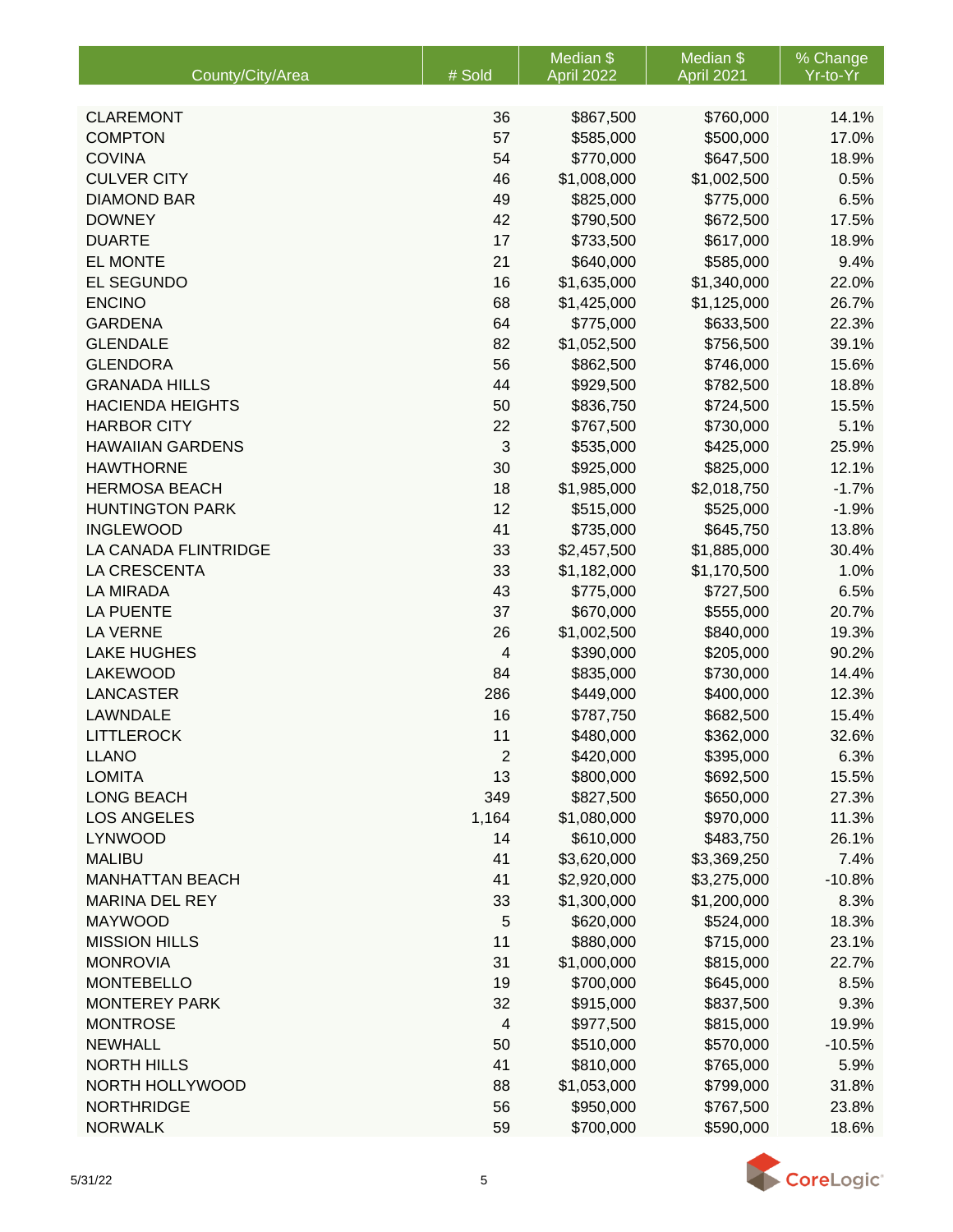|                          |                         | Median \$   | Median \$   | % Change |
|--------------------------|-------------------------|-------------|-------------|----------|
| County/City/Area         | # Sold                  | April 2022  | April 2021  | Yr-to-Yr |
|                          |                         |             |             |          |
| <b>PACIFIC PALISADES</b> | 38                      | \$4,200,000 | \$3,279,500 | 28.1%    |
| <b>PACOIMA</b>           | 30                      | \$700,000   | \$535,000   | 30.8%    |
| <b>PALMDALE</b>          | 231                     | \$500,000   | \$440,000   | 13.6%    |
| PANORAMA CITY            | 31                      | \$728,500   | \$605,000   | 20.4%    |
| <b>PARAMOUNT</b>         | 10                      | \$612,500   | \$494,000   | 24.0%    |
| <b>PASADENA</b>          | 148                     | \$1,110,000 | \$956,500   | 16.0%    |
| PICO RIVERA              | 26                      | \$704,500   | \$559,000   | 26.0%    |
| PLAYA DEL REY            | 19                      | \$881,000   | \$749,000   | 17.6%    |
| PLAYA VISTA              | 17                      | \$1,525,000 | \$1,125,000 | 35.6%    |
| <b>POMONA</b>            | 87                      | \$630,000   | \$552,500   | 14.0%    |
| PORTER RANCH             | 66                      | \$1,322,750 | \$990,000   | 33.6%    |
| RANCHO PALOS VERDES      | 54                      | \$1,766,750 | \$1,729,250 | 2.2%     |
| <b>REDONDO BEACH</b>     | 81                      | \$1,407,750 | \$1,258,000 | 11.9%    |
| <b>RESEDA</b>            | 49                      | \$825,000   | \$692,500   | 19.1%    |
| <b>ROSEMEAD</b>          | 28                      | \$822,500   | \$633,000   | 29.9%    |
| <b>ROWLAND HEIGHTS</b>   | 24                      | \$869,000   | \$720,000   | 20.7%    |
| <b>SAN DIMAS</b>         | 27                      | \$767,500   | \$790,000   | $-2.8%$  |
| <b>SAN FERNANDO</b>      | 13                      | \$710,000   | \$590,000   | 20.3%    |
| <b>SAN GABRIEL</b>       | 35                      | \$1,010,000 | \$855,750   | 18.0%    |
| <b>SAN MARINO</b>        | 25                      | \$2,505,000 | \$2,395,000 | 4.6%     |
| <b>SAN PEDRO</b>         | 58                      | \$800,000   | \$647,000   | 23.6%    |
| <b>SANTA CLARITA</b>     | 106                     | \$875,000   | \$716,750   | 22.1%    |
| <b>SANTA FE SPRINGS</b>  | 10                      | \$723,500   | \$623,500   | 16.0%    |
| <b>SANTA MONICA</b>      | 72                      | \$1,590,000 | \$1,382,500 | 15.0%    |
| <b>SHERMAN OAKS</b>      | 89                      | \$1,582,500 | \$1,355,000 | 16.8%    |
| <b>SIERRA MADRE</b>      | 15                      | \$1,650,000 | \$1,100,000 | 50.0%    |
| <b>SIGNAL HILL</b>       | $\overline{\mathbf{4}}$ | \$800,000   | \$584,000   | 37.0%    |
| SOUTH EL MONTE           | 12                      | \$635,000   | \$556,000   | 14.2%    |
| <b>SOUTH GATE</b>        | 23                      | \$590,000   | \$544,000   | 8.5%     |
| <b>SOUTH PASADENA</b>    | 13                      | \$1,675,000 | \$1,286,500 | 30.2%    |
| <b>STEVENSON RANCH</b>   | 73                      | \$947,000   | \$937,500   | 1.0%     |
| <b>STUDIO CITY</b>       | 43                      | \$1,869,000 | \$1,400,000 | 33.5%    |
| <b>SUN VALLEY</b>        | 15                      | \$780,000   | \$670,000   | 16.4%    |
| <b>SUNLAND</b>           | 32                      | \$867,500   | \$850,000   | 2.1%     |
| <b>SYLMAR</b>            | 55                      | \$780,000   | \$612,500   | 27.3%    |
| <b>TARZANA</b>           | 38                      | \$1,225,500 | \$1,350,000 | $-9.2%$  |
| <b>TEMPLE CITY</b>       | 18                      | \$1,075,000 | \$880,000   | 22.2%    |
| <b>TOPANGA</b>           | 16                      | \$2,100,000 | \$1,447,500 | 45.1%    |
| <b>TORRANCE</b>          | 147                     | \$975,000   | \$868,000   | 12.3%    |
| <b>TUJUNGA</b>           | 22                      | \$807,500   | \$714,000   | 13.1%    |
| <b>VALENCIA</b>          | 93                      | \$785,000   | \$713,500   | 10.0%    |
| <b>VALLEY VILLAGE</b>    | 22                      | \$1,376,000 | \$1,136,500 | 21.1%    |
| <b>VAN NUYS</b>          | 104                     | \$921,000   | \$787,500   | 17.0%    |
| <b>VENICE</b>            | 42                      | \$2,112,500 | \$1,695,000 | 24.6%    |
| <b>WALNUT</b>            | 23                      | \$1,100,000 | \$937,000   | 17.4%    |
| <b>WEST COVINA</b>       | 64                      | \$800,000   | \$663,000   | 20.7%    |
| <b>WEST HILLS</b>        | 25                      | \$1,028,000 | \$870,000   | 18.2%    |
| <b>WEST HOLLYWOOD</b>    | 60                      | \$1,700,000 | \$1,221,500 | 39.2%    |
| <b>WESTLAKE VILLAGE</b>  | 20                      | \$1,745,000 | \$1,065,000 | 63.8%    |
| <b>WHITTIER</b>          | 146                     | \$760,000   | \$650,000   | 16.9%    |

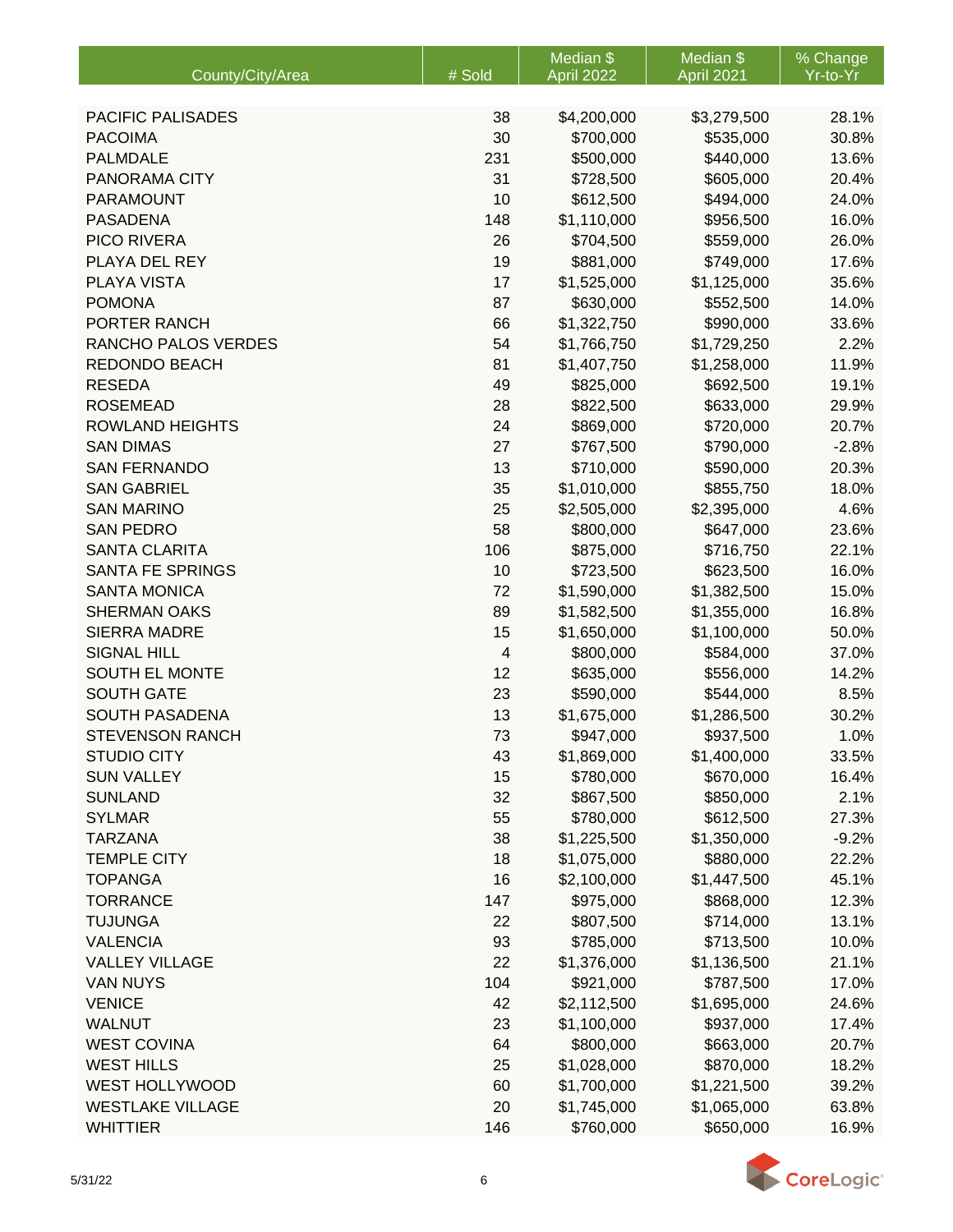|                                               |                         | Median \$                  | Median \$                  | % Change      |
|-----------------------------------------------|-------------------------|----------------------------|----------------------------|---------------|
| County/City/Area                              | # Sold                  | April 2022                 | <b>April 2021</b>          | Yr-to-Yr      |
|                                               |                         |                            |                            |               |
| <b>WILMINGTON</b>                             | 23                      | \$660,000                  | \$525,000                  | 25.7%         |
| <b>WINNETKA</b>                               | 41                      | \$755,000                  | \$687,500                  | 9.8%          |
| <b>WOODLAND HILLS</b>                         | 97                      | \$1,200,000                | \$964,000                  | 24.5%         |
| <b>Los Angeles Selected Areas</b><br>Westside | 120                     |                            |                            | $-13.4%$      |
| West LA                                       | 269                     | \$2,075,500                | \$2,398,000<br>\$1,299,500 | 17.4%         |
|                                               | 382                     | \$1,525,000<br>\$1,295,000 | \$1,110,000                | 16.7%         |
| Downtown LA/Central City<br>South LA          |                         |                            |                            |               |
| North East LA                                 | 253<br>173              | \$700,000<br>\$908,000     | \$620,000<br>\$838,500     | 12.9%<br>8.3% |
| <b>San Fernando Valley Selected Areas</b>     |                         |                            |                            |               |
| San Fernando Valley                           | 1,106                   | \$925,000                  | \$805,500                  | 14.8%         |
| West San Fernando Valley                      | 602                     | \$950,000                  | \$842,500                  | 12.8%         |
| Northeast San Fernando Valley                 | 369                     | \$850,000                  | \$730,000                  | 16.4%         |
| Southeast San Fernando Valley                 | 135                     | \$1,200,000                | \$902,000                  | 33.0%         |
| <b>Southwest Los Angeles Selected Areas</b>   |                         |                            |                            |               |
| <b>Beach Cities</b>                           | 140                     | \$1,850,000                | \$1,675,000                | 10.4%         |
| South Bay                                     | 602                     | \$1,070,000                | \$995,000                  | 7.5%          |
| Long Beach (90810)                            | 16                      | \$671,000                  | \$525,000                  | 27.8%         |
| Mar Vista                                     | 46                      | \$1,700,000                | \$1,634,000                | 4.0%          |
| <b>Palos Verdes Estates</b>                   | 42                      | \$2,430,000                | \$2,208,000                | 10.1%         |
| Palos Verdes Peninsula Area                   | 96                      | \$1,850,000                | \$1,880,000                | $-1.6%$       |
| Westchester                                   | 46                      | \$1,692,500                | \$1,330,000                | 27.3%         |
| <b>Madera County</b>                          | 280                     | \$400,000                  | \$347,000                  | 15.3%         |
| <b>AHWAHNEE</b>                               | 5                       | \$455,000                  | \$340,000                  | 33.8%         |
| <b>BASS LAKE</b>                              | $\overline{7}$          | \$415,000                  | \$710,000                  | $-41.5%$      |
| <b>CHOWCHILLA</b>                             | 44                      | \$356,000                  | \$263,000                  | 35.4%         |
| COARSEGOLD                                    | 29                      | \$395,000                  | \$400,000                  | $-1.3%$       |
| <b>MADERA</b>                                 | 159                     | \$413,500                  | \$344,500                  | 20.0%         |
| <b>NORTH FORK</b>                             | 4                       | \$276,500                  | \$362,000                  | $-23.6%$      |
| <b>OAKHURST</b>                               | 21                      | \$410,000                  | \$325,500                  | 26.0%         |
| <b>RAYMOND</b>                                | 3                       | \$275,750                  | n/a                        | n/a           |
| <b>Marin County</b>                           | 347                     | \$1,575,000                | \$1,410,000                | 11.7%         |
| BELVEDERE TIBURON                             | 27                      | \$3,700,000                | \$3,328,500                | 11.2%         |
| <b>BOLINAS</b>                                | $\overline{\mathbf{4}}$ | \$2,025,250                | n/a                        | n/a           |
| <b>CORTE MADERA</b>                           | 15                      | \$1,620,000                | \$1,725,000                | $-6.1%$       |
| <b>FAIRFAX</b>                                | 11                      | \$1,468,500                | \$1,393,250                | 5.4%          |
| <b>GREENBRAE</b>                              | 21                      | \$1,250,000                | \$1,767,000                | $-29.3%$      |
| <b>INVERNESS</b>                              | 3                       | \$2,300,000                | \$200,000                  | 1050.0%       |
| <b>LARKSPUR</b>                               | 10                      | \$2,327,500                | \$1,787,250                | 30.2%         |
| <b>MILL VALLEY</b>                            | 42                      | \$2,525,000                | \$1,750,000                | 44.3%         |
| <b>NOVATO</b>                                 | 86                      | \$1,153,000                | \$977,000                  | 18.0%         |
| <b>ROSS</b>                                   | $\overline{4}$          | \$4,850,000                | \$4,000,000                | 21.3%         |
| <b>SAN ANSELMO</b>                            | 27                      | \$2,487,500                | \$1,625,000                | 53.1%         |
| <b>SAN GERONIMO</b>                           | $\overline{2}$          | \$400,000                  | \$900,000                  | $-55.6%$      |
| <b>SAN RAFAEL</b>                             | 71                      | \$1,317,500                | \$1,187,500                | 10.9%         |
| <b>SAUSALITO</b>                              | 11                      | \$2,705,000                | \$1,255,000                | 115.5%        |
| <b>STINSON BEACH</b>                          | $\overline{2}$          | \$2,975,000                | \$2,600,000                | 14.4%         |
| <b>WOODACRE</b>                               | 5                       | \$875,000                  | \$1,002,500                | $-12.7%$      |
| <b>Mendocino County</b>                       | 86                      | \$485,000                  | \$410,000                  | 18.3%         |
| COVELO                                        | 3                       | \$128,500                  | \$265,000                  | $-51.5%$      |

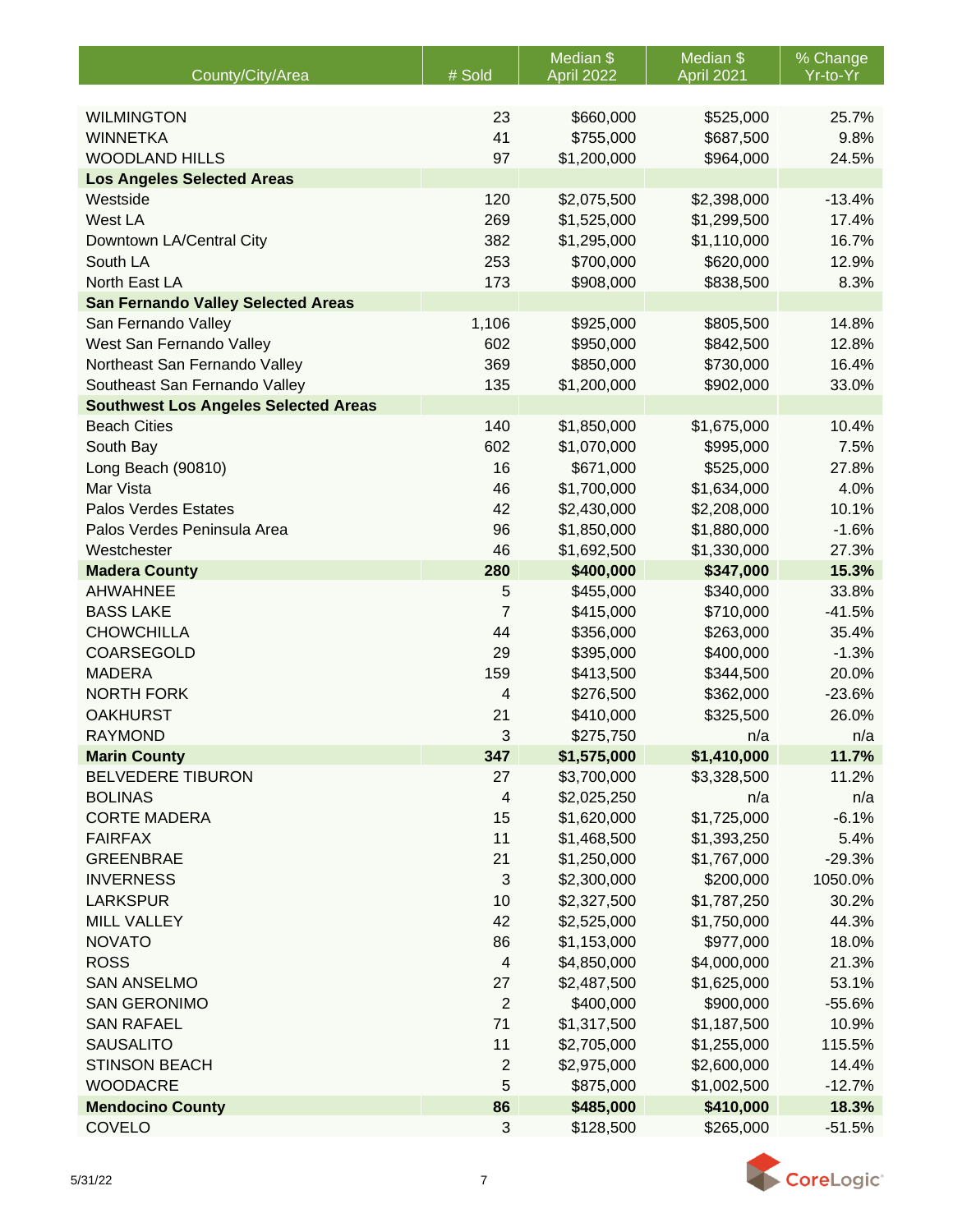| # Sold<br>Yr-to-Yr<br>County/City/Area<br>April 2022<br>April 2021<br><b>FORT BRAGG</b><br>12<br>\$565,000<br>\$502,500<br><b>GUALALA</b><br>$\overline{\mathcal{A}}$<br>\$1,025,000<br>\$665,000 | 12.4%<br>54.1% |
|---------------------------------------------------------------------------------------------------------------------------------------------------------------------------------------------------|----------------|
|                                                                                                                                                                                                   |                |
|                                                                                                                                                                                                   |                |
|                                                                                                                                                                                                   |                |
|                                                                                                                                                                                                   |                |
| POINT ARENA<br>$\overline{2}$<br>n/a<br>n/a                                                                                                                                                       | n/a            |
| 5<br>REDWOOD VALLEY<br>\$630,000<br>\$530,000                                                                                                                                                     | 18.9%          |
| <b>UKIAH</b><br>33<br>\$482,500<br>\$409,500                                                                                                                                                      | 17.8%          |
| 19<br><b>WILLITS</b><br>\$344,000<br>\$365,000                                                                                                                                                    | $-5.8%$        |
| 328<br><b>Merced County</b><br>\$413,750<br>\$344,500                                                                                                                                             | 20.1%          |
| <b>ATWATER</b><br>53<br>\$411,000<br>\$335,000                                                                                                                                                    | 22.7%          |
| <b>DELHI</b><br>5<br>\$450,000<br>\$237,500                                                                                                                                                       | 89.5%          |
| <b>DOS PALOS</b><br>4<br>\$295,000<br>\$165,000                                                                                                                                                   | 78.8%          |
| <b>GUSTINE</b><br>10<br>\$414,000<br>\$362,500                                                                                                                                                    | 14.2%          |
| <b>HILMAR</b><br>$6\phantom{1}6$<br>\$473,000<br>\$432,500                                                                                                                                        | 9.4%           |
| <b>LIVINGSTON</b><br>12<br>\$425,000<br>\$362,500                                                                                                                                                 | 17.2%          |
| 62<br><b>LOS BANOS</b><br>\$460,000<br>\$415,000                                                                                                                                                  | 10.8%          |
| 163<br><b>MERCED</b><br>\$398,000<br>\$313,000                                                                                                                                                    | 27.2%          |
| <b>PLANADA</b><br>$\overline{\mathcal{L}}$<br>\$205,000<br>\$225,000                                                                                                                              | $-8.9%$        |
| <b>WINTON</b><br>6<br>\$333,750<br>\$280,000                                                                                                                                                      | 19.2%          |
| <b>Mono County</b><br>48<br>\$830,000<br>\$673,250                                                                                                                                                | 23.3%          |
| 43<br><b>MAMMOTH LAKES</b><br>\$872,000<br>\$727,500                                                                                                                                              | 19.9%          |
| 285<br>\$800,000<br>\$715,000<br><b>Monterey County</b>                                                                                                                                           | 11.9%          |
| 37<br><b>CARMEL</b><br>\$1,690,000<br>\$1,777,000                                                                                                                                                 | $-4.9%$        |
| <b>CARMEL VALLEY</b><br>\$972,500<br>$\overline{4}$<br>\$977,500                                                                                                                                  | $-0.5%$        |
| <b>GONZALES</b><br>3<br>\$670,000<br>130.0%<br>\$291,250                                                                                                                                          |                |
| 6<br><b>GREENFIELD</b><br>\$430,000<br>\$545,500                                                                                                                                                  | 26.9%          |
| 19<br><b>KING CITY</b><br>\$547,000<br>\$391,000                                                                                                                                                  | 39.9%          |
| <b>LOCKWOOD</b><br>$\overline{2}$<br>\$899,500<br>n/a                                                                                                                                             | n/a            |
| <b>MARINA</b><br>24<br>\$898,000<br>\$666,000                                                                                                                                                     | 34.8%          |
| 32<br><b>MONTEREY</b><br>\$1,050,000<br>\$870,000                                                                                                                                                 | 20.7%          |
| PACIFIC GROVE<br>14<br>\$1,086,500<br>\$1,299,500                                                                                                                                                 | 19.6%          |
| PEBBLE BEACH<br>$\,6$<br>\$2,102,500<br>\$2,903,750<br>$-27.6%$                                                                                                                                   |                |
| <b>SALINAS</b><br>89<br>\$722,500<br>\$650,000                                                                                                                                                    | 11.2%          |
| <b>SEASIDE</b><br>23<br>\$787,500<br>\$685,000                                                                                                                                                    | 15.0%          |
| 11<br><b>SOLEDAD</b><br>\$647,000<br>\$540,000                                                                                                                                                    | 19.8%          |
| 151<br><b>Napa County</b><br>\$900,000<br>\$777,500                                                                                                                                               | 15.8%          |
| <b>AMERICAN CANYON</b><br>18<br>\$677,500<br>\$559,000                                                                                                                                            | 21.2%          |
| <b>CALISTOGA</b><br>6<br>\$815,000<br>\$885,000<br><b>NAPA</b>                                                                                                                                    | $-7.9%$        |
| 114<br>\$960,500<br>\$765,000<br><b>SAINT HELENA</b>                                                                                                                                              | 25.6%          |
| \$1,400,000<br>\$1,400,000<br>9<br>3<br>YOUNTVILLE<br>\$1,425,000<br>\$1,665,000<br>$-14.4%$                                                                                                      | 0.0%           |
| <b>Nevada County</b><br>243<br>\$640,000<br>\$564,000                                                                                                                                             | 13.5%          |
| <b>GRASS VALLEY</b><br>99<br>\$537,500<br>\$487,500                                                                                                                                               | 10.3%          |
| 31<br><b>NEVADA CITY</b><br>\$636,500<br>\$560,000                                                                                                                                                | 13.7%          |
| PENN VALLEY<br>29<br>\$485,000<br>\$465,000                                                                                                                                                       | 4.3%           |
| ROUGH AND READY<br>5<br>\$840,000<br>\$688,750                                                                                                                                                    | 22.0%          |
| $\overline{2}$<br><b>SMARTSVILLE</b><br>\$512,000<br>\$370,750                                                                                                                                    | 38.1%          |
| <b>TRUCKEE</b><br>61<br>\$1,160,000<br>\$994,500                                                                                                                                                  | 16.6%          |
| 3,022<br>\$1,050,000<br>\$871,000<br><b>Orange County</b>                                                                                                                                         | 20.6%          |
| <b>ALISO VIEJO</b><br>74<br>\$887,500<br>\$684,500                                                                                                                                                | 29.7%          |
| <b>ANAHEIM</b><br>239<br>\$855,000<br>\$710,000                                                                                                                                                   | 20.4%          |
| <b>BREA</b><br>40<br>\$1,070,000<br>\$772,500                                                                                                                                                     | 38.5%          |

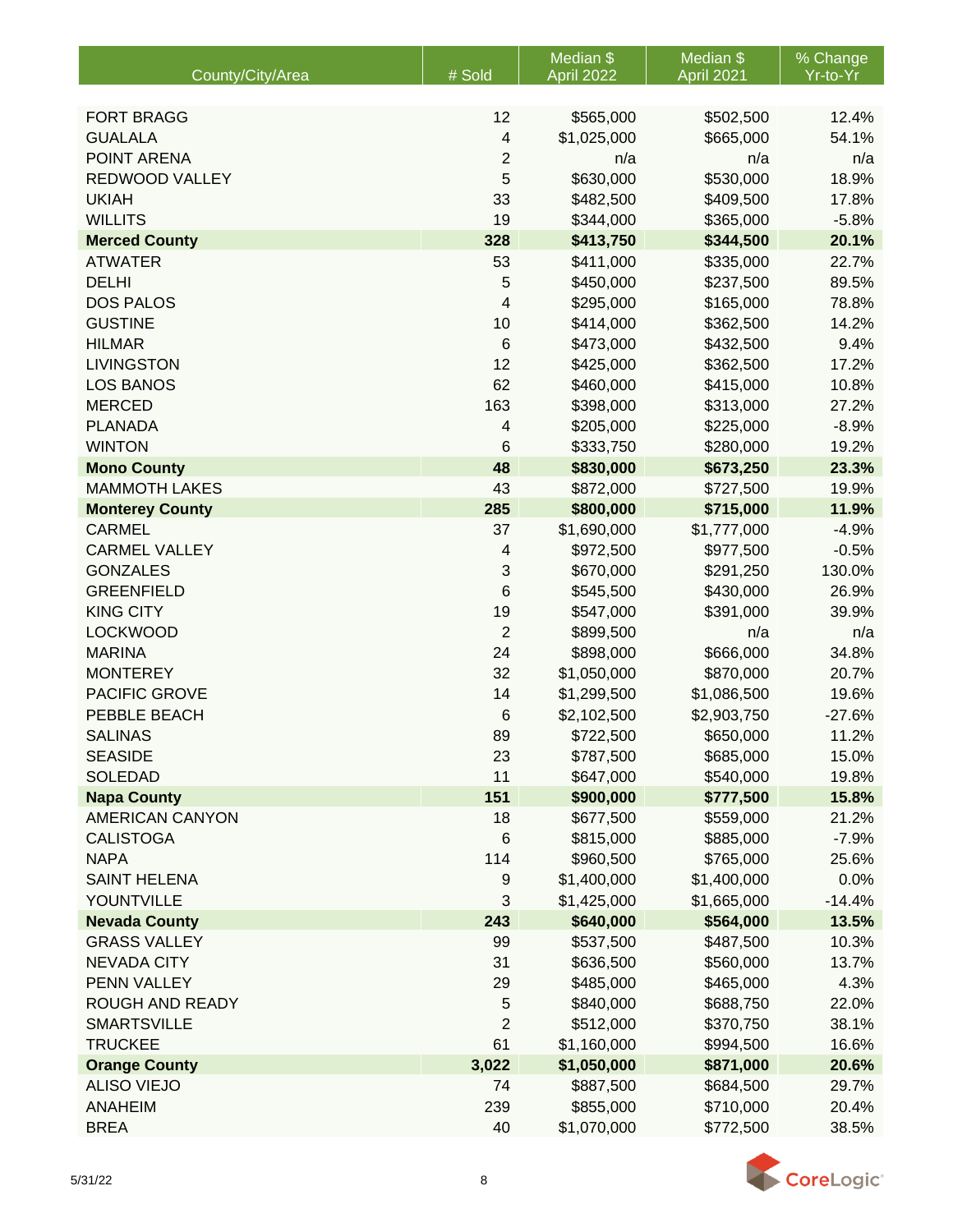|                            |                | Median \$   | Median \$   | % Change |
|----------------------------|----------------|-------------|-------------|----------|
| County/City/Area           | # Sold         | April 2022  | April 2021  | Yr-to-Yr |
|                            |                |             |             |          |
| <b>BUENA PARK</b>          | 54             | \$860,000   | \$694,500   | 23.8%    |
| <b>CAPISTRANO BEACH</b>    | 14             | \$1,827,500 | \$1,630,000 | 12.1%    |
| <b>CORONA DEL MAR</b>      | 25             | \$3,807,000 | \$2,680,000 | 42.1%    |
| <b>COSTA MESA</b>          | 74             | \$1,250,000 | \$940,000   | 33.0%    |
| <b>CYPRESS</b>             | 30             | \$836,000   | \$835,000   | 0.1%     |
| <b>DANA POINT</b>          | 41             | \$1,400,000 | \$1,225,000 | 14.3%    |
| <b>FOOTHILL RANCH</b>      | 24             | \$1,275,000 | \$757,750   | 68.3%    |
| <b>FOUNTAIN VALLEY</b>     | 36             | \$1,048,000 | \$915,000   | 14.5%    |
| <b>FULLERTON</b>           | 124            | \$842,500   | \$740,000   | 13.9%    |
| <b>GARDEN GROVE</b>        | 95             | \$815,000   | \$707,500   | 15.2%    |
| <b>HUNTINGTON BEACH</b>    | 161            | \$1,200,000 | \$962,500   | 24.7%    |
| <b>IRVINE</b>              | 409            | \$1,415,000 | \$1,000,000 | 41.5%    |
| <b>LA HABRA</b>            | 59             | \$795,000   | \$705,000   | 12.8%    |
| <b>LA PALMA</b>            | 14             | \$945,000   | \$919,000   | 2.8%     |
| <b>LADERA RANCH</b>        | 58             | \$1,195,000 | \$877,250   | 36.2%    |
| <b>LAGUNA BEACH</b>        | 47             | \$2,750,000 | \$2,325,000 | 18.3%    |
| <b>LAGUNA HILLS</b>        | 32             | \$1,036,750 | \$983,000   | 5.5%     |
| <b>LAGUNA NIGUEL</b>       | 90             | \$1,200,000 | \$1,087,500 | 10.3%    |
| <b>LAGUNA WOODS</b>        | 48             | \$456,250   | \$417,500   | 9.3%     |
| <b>LAKE FOREST</b>         | 91             | \$1,060,000 | \$880,000   | 20.5%    |
| <b>LOS ALAMITOS</b>        | 24             | \$1,415,000 | \$1,200,000 | 17.9%    |
| <b>MISSION VIEJO</b>       | 149            | \$980,000   | \$820,000   | 19.5%    |
| <b>NEWPORT BEACH</b>       | 104            | \$2,675,000 | \$2,245,000 | 19.2%    |
| NEWPORT COAST              | 18             | \$3,795,000 | \$3,290,000 | 15.3%    |
| <b>ORANGE</b>              | 116            | \$980,000   | \$827,500   | 18.4%    |
| <b>PLACENTIA</b>           | 54             | \$942,500   | \$847,500   | 11.2%    |
| RANCHO SANTA MARGARITA     | 65             | \$850,000   | \$730,000   | 16.4%    |
| <b>SAN CLEMENTE</b>        | 101            | \$1,680,000 | \$1,175,000 | 43.0%    |
| <b>SAN JUAN CAPISTRANO</b> | 48             | \$1,590,000 | \$1,182,500 | 34.5%    |
| <b>SANTA ANA</b>           | 136            | \$810,000   | \$700,000   | 15.7%    |
| <b>SEAL BEACH</b>          | 10             | \$1,297,500 | \$1,393,000 | $-6.9%$  |
| <b>SILVERADO</b>           | 5              | \$838,000   | \$692,500   | 21.0%    |
| <b>STANTON</b>             | 25             | \$592,500   | \$587,500   | 0.9%     |
| <b>TRABUCO CANYON</b>      | 59             | \$1,630,000 | \$1,170,000 | 39.3%    |
| <b>TUSTIN</b>              | 65             | \$962,500   | \$807,000   | 19.3%    |
| <b>VILLA PARK</b>          | 16             | \$2,175,000 | \$1,740,000 | 25.0%    |
| <b>WESTMINSTER</b>         | 39             | \$940,000   | \$808,500   | 16.3%    |
| YORBA LINDA                | 79             | \$1,265,000 | \$1,027,500 | 23.1%    |
| <b>Placer County</b>       | 1,017          | \$685,250   | \$597,000   | 14.8%    |
| <b>ALTA</b>                | 5              | \$474,500   | \$475,000   | $-0.1%$  |
| <b>APPLEGATE</b>           | 6              | \$400,000   | \$647,500   | $-38.2%$ |
| <b>AUBURN</b>              | 68             | \$595,500   | \$593,000   | 0.4%     |
| <b>CARNELIAN BAY</b>       | 2              | \$4,700,000 | \$1,026,000 | 358.1%   |
| <b>COLFAX</b>              | 17             | \$645,000   | \$490,500   | 31.5%    |
| <b>FORESTHILL</b>          | 12             | \$502,500   | \$447,000   | 12.4%    |
| <b>GRANITE BAY</b>         | 33             | \$1,147,000 | \$960,000   | 19.5%    |
| <b>KINGS BEACH</b>         | $\overline{7}$ | \$360,000   | \$450,000   | $-20.0%$ |
| <b>LINCOLN</b>             | 204            | \$692,500   | \$585,000   | 18.4%    |
| <b>LOOMIS</b>              | 33             | \$805,000   | \$890,000   | $-9.6%$  |
| <b>MEADOW VISTA</b>        | 11             | \$615,000   | \$590,000   | 4.2%     |

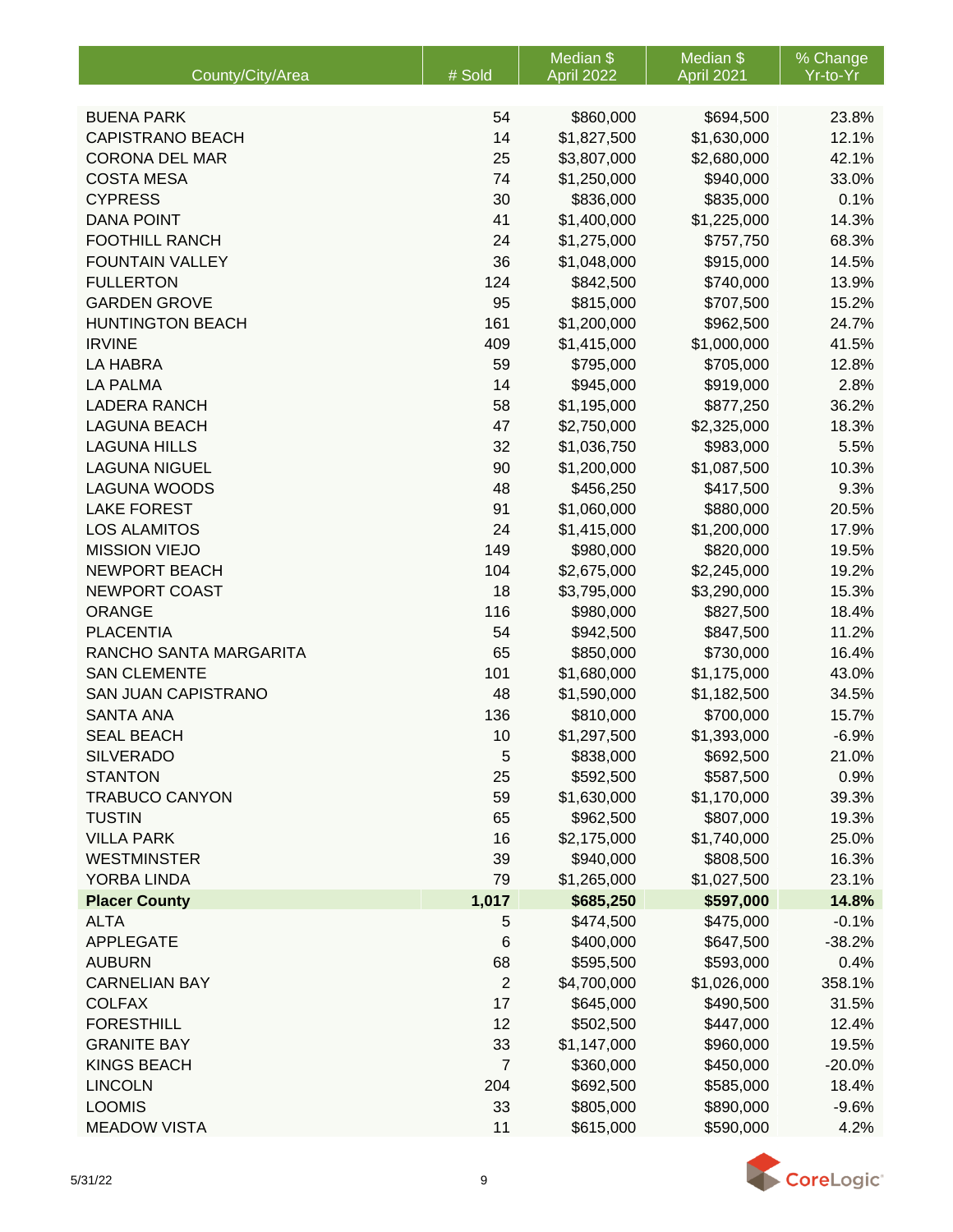|                           |                | Median <sub>\$</sub> | Median \$  | % Change |
|---------------------------|----------------|----------------------|------------|----------|
| County/City/Area          | # Sold         | April 2022           | April 2021 | Yr-to-Yr |
|                           |                |                      |            |          |
| <b>NEWCASTLE</b>          | $\,6$          | \$1,017,500          | \$825,000  | 23.3%    |
| <b>OLYMPIC VALLEY</b>     | 10             | \$925,000            | \$742,500  | 24.6%    |
| <b>PENRYN</b>             | $\overline{7}$ | \$991,000            | \$600,000  | 65.2%    |
| <b>ROCKLIN</b>            | 149            | \$718,000            | \$618,500  | 16.1%    |
| <b>ROSEVILLE</b>          | 392            | \$652,000            | \$565,000  | 15.4%    |
| <b>TAHOE CITY</b>         | 10             | \$1,450,000          | \$635,500  | 128.2%   |
| <b>TAHOE VISTA</b>        | $\overline{2}$ | \$1,375,000          | \$350,000  | 292.9%   |
| <b>Plumas County</b>      | 45             | \$295,000            | \$345,000  | $-14.5%$ |
| <b>BLAIRSDEN GRAEAGLE</b> | 3              | \$295,000            | \$339,000  | $-13.0%$ |
| <b>CHESTER</b>            | 2              | \$265,000            | \$650,000  | $-59.2%$ |
| <b>GREENVILLE</b>         | 4              | \$111,250            | \$245,000  | $-54.6%$ |
| <b>PORTOLA</b>            | 12             | \$168,000            | \$328,000  | $-48.8%$ |
| <b>QUINCY</b>             | $\overline{7}$ | \$295,000            | \$257,000  | 14.8%    |
| WESTWOOD                  | 10             | \$560,750            | \$559,000  | 0.3%     |
| <b>Riverside County</b>   | 4,035          | \$590,000            | \$490,000  | 20.4%    |
| <b>ANZA</b>               | 3              | \$350,000            | \$272,000  | 28.7%    |
| <b>BANNING</b>            | 64             | \$380,000            | \$330,500  | 15.0%    |
| <b>BEAUMONT</b>           | 147            | \$520,000            | \$427,000  | 21.8%    |
| <b>BLYTHE</b>             | 16             | \$191,500            | \$163,500  | 17.1%    |
| <b>CALIMESA</b>           | 14             | \$499,000            | \$496,750  | 0.5%     |
| <b>CATHEDRAL CITY</b>     | 70             | \$539,750            | \$395,000  | 36.6%    |
| <b>COACHELLA</b>          | 28             | \$405,000            | \$320,659  | 26.3%    |
| <b>CORONA</b>             | 295            | \$775,000            | \$610,000  | 27.0%    |
| DESERT HOT SPRINGS        | 92             | \$387,500            | \$319,500  | 21.3%    |
| <b>HEMET</b>              | 246            | \$440,000            | \$340,000  | 29.4%    |
| <b>IDYLLWILD</b>          | 23             | \$540,000            | \$436,000  | 23.9%    |
| <b>INDIAN WELLS</b>       | 33             | \$1,040,000          | \$950,000  | 9.5%     |
| <b>JURUPA VALLEY</b>      | 74             | \$592,500            | \$480,000  | 23.4%    |
| <b>INDIO</b>              | 185            | \$535,250            | \$414,000  | 29.3%    |
| <b>LA QUINTA</b>          | 165            | \$772,500            | \$587,500  | 31.5%    |
| <b>LAKE ELSINORE</b>      | 118            | \$580,000            | \$471,000  | 23.1%    |
| <b>MENIFEE</b>            | 149            | \$628,750            | \$515,000  | 22.1%    |
| <b>MIRA LOMA</b>          | 29             | \$850,000            | \$705,000  | 20.6%    |
| <b>MORENO VALLEY</b>      | 205            | \$522,000            | \$420,000  | 24.3%    |
| <b>MOUNTAIN CENTER</b>    | 6              | \$532,500            | \$500,000  | 6.5%     |
| <b>MURRIETA</b>           | 259            | \$666,000            | \$551,500  | 20.8%    |
| <b>NORCO</b>              | 32             | \$799,000            | \$680,000  | 17.5%    |
| <b>NORTH PALM SPRINGS</b> | $\overline{2}$ | \$218,500            | n/a        | n/a      |
| <b>NUEVO</b>              | 12             | \$520,000            | \$451,250  | 15.2%    |
| PALM DESERT               | 268            | \$600,000            | \$420,000  | 42.9%    |
| <b>PALM SPRINGS</b>       | 179            | \$730,000            | \$627,000  | 16.4%    |
| <b>PERRIS</b>             | 112            | \$515,000            | \$402,500  | 28.0%    |
| <b>QUAIL VALLEY</b>       | 50             | \$645,000            | \$515,000  | 25.2%    |
| <b>RANCHO MIRAGE</b>      | 106            | \$871,500            | \$666,750  | 30.7%    |
| <b>RIVERSIDE</b>          | 360            | \$625,000            | \$520,000  | 20.2%    |
| <b>SAN JACINTO</b>        | 88             | \$465,000            | \$395,000  | 17.7%    |
| <b>SUN CITY</b>           | 159            | \$550,000            | \$425,500  | 29.3%    |
| <b>TEMECULA</b>           | 203            | \$730,000            | \$605,000  | 20.7%    |
| <b>THERMAL</b>            | $\,6$          | \$1,100,000          | \$364,500  | 201.8%   |
| <b>THOUSAND PALMS</b>     | 4              | \$240,000            | \$397,500  | $-39.6%$ |

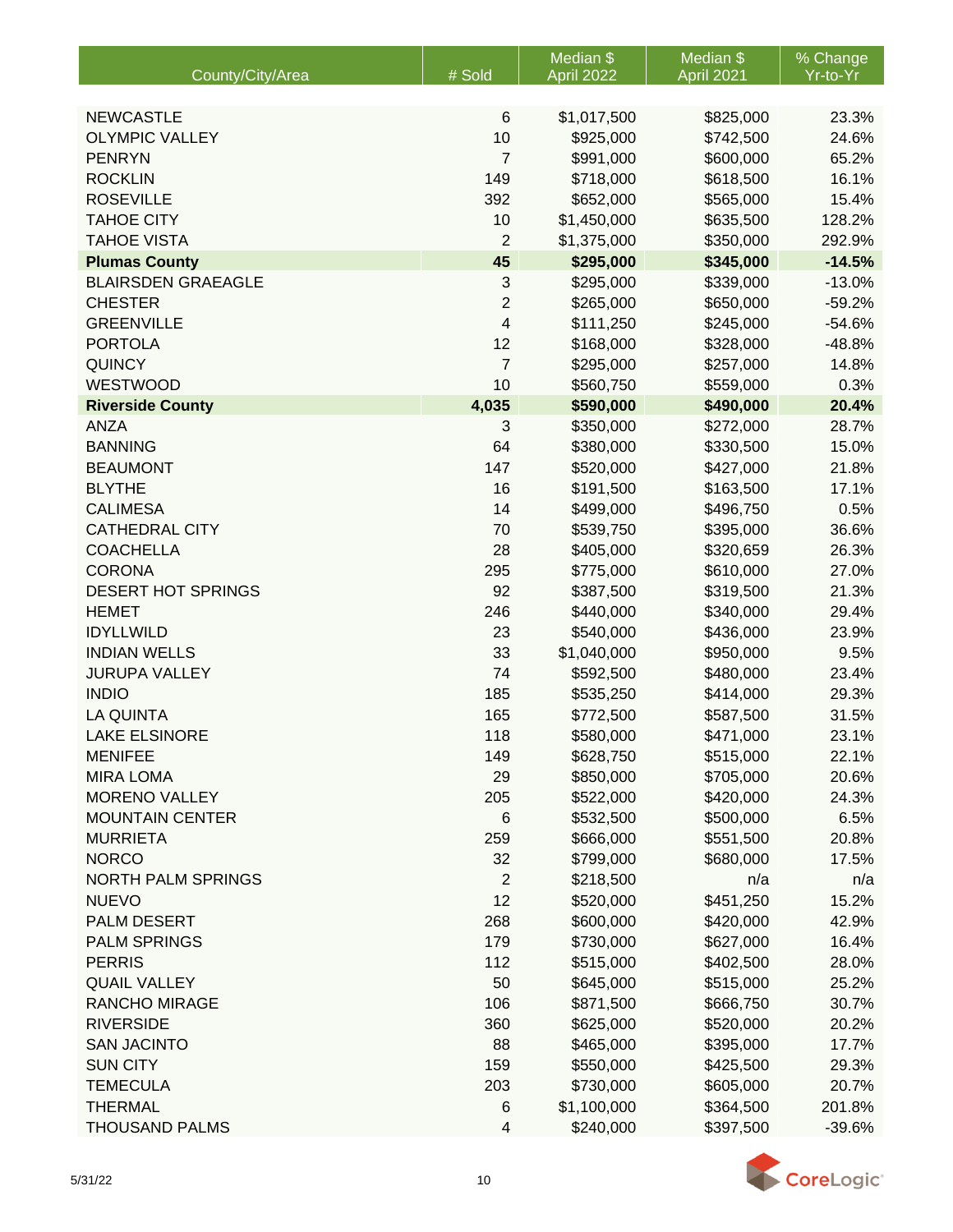|                                 |                 | Median \$                | Median \$              | % Change         |
|---------------------------------|-----------------|--------------------------|------------------------|------------------|
| County/City/Area                | # Sold          | April 2022               | April 2021             | Yr-to-Yr         |
|                                 |                 |                          |                        |                  |
| <b>WILDOMAR</b>                 | 50              | \$635,000                | \$540,500              | 17.5%            |
| <b>WINCHESTER</b>               | 88              | \$616,250                | \$527,500              | 16.8%            |
| <b>Sacramento County</b>        | 2,326           | \$550,000                | \$460,000              | 19.6%            |
| <b>ANTELOPE</b>                 | 92              | \$536,750                | \$455,000              | 18.0%            |
| <b>CARMICHAEL</b>               | 82              | \$566,250                | \$499,000              | 13.5%            |
| <b>CITRUS HEIGHTS</b>           | 149             | \$498,000                | \$430,000              | 15.8%            |
| <b>ELK GROVE</b>                | 226             | \$681,500                | \$545,000              | 25.0%            |
| <b>ELVERTA</b>                  | 10              | \$487,000                | \$400,500              | 21.6%            |
| <b>FAIR OAKS</b>                | 70              | \$650,000                | \$544,500              | 19.4%            |
| <b>FOLSOM</b>                   | 199             | \$752,000                | \$677,000              | 11.1%            |
| <b>GALT</b>                     | 49              | \$506,000                | \$461,000              | 9.8%             |
| <b>ISLETON</b><br><b>MATHER</b> | 3<br>8          | \$500,000<br>\$539,500   | \$330,000              | 51.5%            |
| <b>NORTH HIGHLANDS</b>          | 55              | \$410,000                | \$462,500              | 16.6%<br>18.0%   |
| ORANGEVALE                      | 67              |                          | \$347,500              | 23.1%            |
| RANCHO CORDOVA                  | 131             | \$568,500<br>\$603,000   | \$462,000              |                  |
| <b>RIO LINDA</b>                | 27              | \$425,000                | \$504,250              | 19.6%<br>14.9%   |
| <b>SACRAMENTO</b>               |                 | \$505,000                | \$370,000<br>\$425,000 | 18.8%            |
| <b>SLOUGHHOUSE</b>              | 1,130<br>13     |                          | \$662,000              |                  |
| <b>WILTON</b>                   | 10              | \$626,000                |                        | $-5.4%$<br>48.3% |
| <b>San Benito County</b>        | 70              | \$1,275,000<br>\$820,000 | \$860,000<br>\$650,000 | 26.2%            |
| <b>HOLLISTER</b>                | 63              | \$808,250                | \$650,000              | 24.3%            |
| <b>SAN JUAN BAUTISTA</b>        | 4               | \$930,500                | \$650,000              | 43.2%            |
| <b>San Bernardino County</b>    | 2,878           | \$519,500                | \$433,000              | 20.0%            |
| <b>ADELANTO</b>                 | 49              | \$380,000                | \$298,000              | 27.5%            |
| <b>APPLE VALLEY</b>             | 153             | \$400,000                | \$360,000              | 11.1%            |
| <b>BARSTOW</b>                  | 51              | \$230,000                | \$196,500              | 17.0%            |
| <b>BIG BEAR CITY</b>            | 71              | \$478,750                | \$417,500              | 14.7%            |
| <b>BIG BEAR LAKE</b>            | 60              | \$662,500                | \$558,000              | 18.7%            |
| <b>BLOOMINGTON</b>              | 21              | \$544,000                | \$452,500              | 20.2%            |
| <b>BLUE JAY</b>                 | $\overline{2}$  | \$391,250                | \$415,000              | $-5.7%$          |
| <b>CEDARPINES PARK</b>          | 4               | \$290,500                | \$265,000              | 9.6%             |
| <b>CHINO</b>                    | 100             | \$703,000                | \$583,000              | 20.6%            |
| <b>CHINO HILLS</b>              | 75              | \$897,500                | \$715,000              | 25.5%            |
| <b>COLTON</b>                   | 31              | \$425,000                | \$383,000              | 11.0%            |
| <b>CRESTLINE</b>                | 44              | \$380,000                | \$300,000              | 26.7%            |
| <b>FAWNSKIN</b>                 | $\overline{2}$  | \$756,500                | \$390,000              | 94.0%            |
| <b>FONTANA</b>                  | 196             | \$624,000                | \$513,250              | 21.6%            |
| <b>GRAND TERRACE</b>            | 11              | \$521,000                | \$465,000              | 12.0%            |
| <b>GREEN VALLEY LAKE</b>        | $6\phantom{1}6$ | \$330,000                | \$266,500              | 23.8%            |
| <b>HELENDALE</b>                | 28              | \$335,000                | \$268,500              | 24.8%            |
| <b>HESPERIA</b>                 | 150             | \$426,000                | \$365,000              | 16.7%            |
| <b>HIGHLAND</b>                 | 55              | \$531,000                | \$390,000              | 36.2%            |
| <b>JOSHUA TREE</b>              | 30              | \$477,500                | \$337,500              | 41.5%            |
| <b>LAKE ARROWHEAD</b>           | 69              | \$780,000                | \$622,500              | 25.3%            |
| <b>LANDERS</b>                  | 15              | \$265,000                | \$184,500              | 43.6%            |
| <b>LOMA LINDA</b>               | 13              | \$525,000                | \$550,000              | $-4.5%$          |
| <b>LUCERNE VALLEY</b>           | 19              | \$209,500                | \$214,000              | $-2.1%$          |
| <b>LYTLE CREEK</b>              | $\mathbf 2$     | \$220,000                | \$348,500              | $-36.9%$         |
| <b>MENTONE</b>                  | 5               | \$535,000                | \$367,500              | 45.6%            |

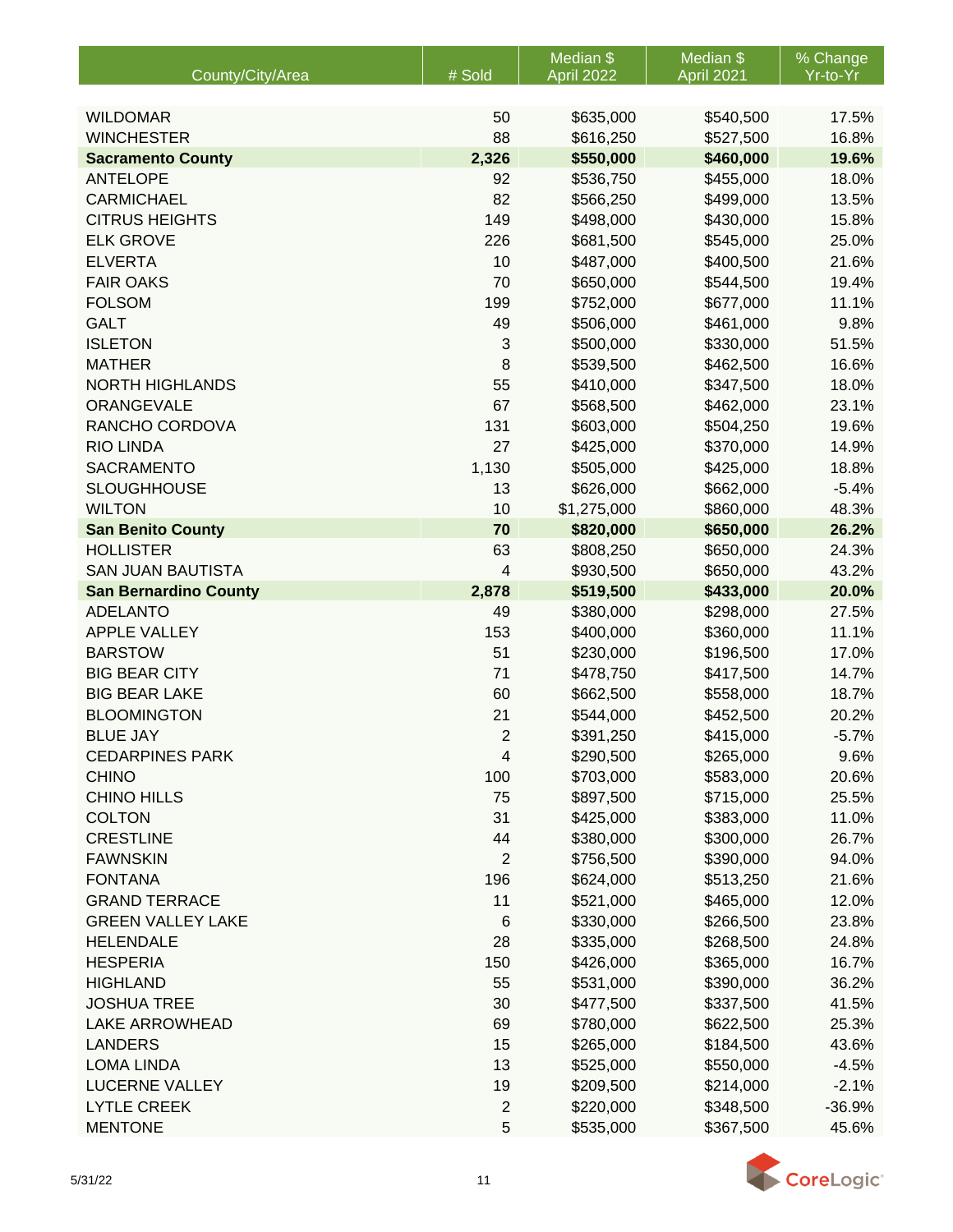|                           |                         | Median \$   | Median \$   | % Change |
|---------------------------|-------------------------|-------------|-------------|----------|
| County/City/Area          | # Sold                  | April 2022  | April 2021  | Yr-to-Yr |
|                           |                         |             |             |          |
| <b>MONTCLAIR</b>          | 25                      | \$625,000   | \$560,750   | 11.5%    |
| <b>MORONGO VALLEY</b>     | 11                      | \$313,500   | \$270,000   | 16.1%    |
| <b>NEEDLES</b>            | 12                      | \$160,000   | \$114,500   | 39.7%    |
| <b>NEWBERRY SPRINGS</b>   | 3                       | \$252,500   | \$140,000   | 80.4%    |
| <b>ONTARIO</b>            | 229                     | \$686,500   | \$538,250   | 27.5%    |
| ORO GRANDE                | $\overline{2}$          | \$47,500    | \$265,000   | $-82.1%$ |
| <b>PHELAN</b>             | 29                      | \$425,000   | \$384,000   | 10.7%    |
| <b>PINON HILLS</b>        | 20                      | \$489,500   | \$387,500   | 26.3%    |
| <b>PIONEERTOWN</b>        | $\overline{\mathbf{4}}$ | \$700,000   | \$525,000   | 33.3%    |
| RANCHO CUCAMONGA          | 204                     | \$735,000   | \$615,000   | 19.5%    |
| <b>REDLANDS</b>           | 77                      | \$622,500   | \$490,000   | 27.0%    |
| <b>RIALTO</b>             | 70                      | \$541,000   | \$443,250   | 22.1%    |
| <b>RIMFOREST</b>          | 3                       | \$305,000   | \$225,000   | 35.6%    |
| <b>RUNNING SPRINGS</b>    | 26                      | \$395,000   | \$300,000   | 31.7%    |
| <b>SAN BERNARDINO</b>     | 203                     | \$479,000   | \$375,000   | 27.7%    |
| <b>SUGARLOAF</b>          | 19                      | \$365,000   | \$300,000   | 21.7%    |
| <b>TRONA</b>              | 3                       | \$94,500    | \$77,250    | 22.3%    |
| <b>TWENTYNINE PALMS</b>   | 83                      | \$272,000   | \$206,000   | 32.0%    |
| <b>TWIN PEAKS</b>         | 8                       | \$375,000   | \$260,000   | 44.2%    |
| <b>UPLAND</b>             | 100                     | \$732,500   | \$620,000   | 18.1%    |
| <b>VICTORVILLE</b>        | 259                     | \$423,000   | \$350,000   | 20.9%    |
| <b>WRIGHTWOOD</b>         | 28                      | \$457,500   | \$411,750   | 11.1%    |
| <b>YUCAIPA</b>            | 82                      | \$565,000   | \$442,000   | 27.8%    |
| YUCCA VALLEY              | 86                      | \$425,000   | \$310,000   | 37.1%    |
| <b>San Diego County</b>   | 3,601                   | \$840,000   | \$700,000   | 20.0%    |
| <b>ALPINE</b>             | 19                      | \$1,150,000 | \$770,000   | 49.4%    |
| <b>BONITA</b>             | 15                      | \$1,100,000 | \$815,000   | 35.0%    |
| <b>BONSALL</b>            | 19                      | \$757,500   | \$768,000   | $-1.4%$  |
| <b>BORREGO SPRINGS</b>    | 9                       | \$295,000   | \$334,250   | $-11.7%$ |
| <b>CAMPO</b>              | $\overline{2}$          | \$587,000   | \$333,000   | 76.3%    |
| <b>CARDIFF BY THE SEA</b> | 13                      | \$1,615,000 | \$1,507,500 | 7.1%     |
| <b>CARLSBAD</b>           | 144                     | \$1,400,000 | \$1,100,000 | 27.3%    |
| <b>CHULA VISTA</b>        | 222                     | \$750,000   | \$605,000   | 24.0%    |
| <b>CORONADO</b>           | 27                      | \$2,505,000 | \$1,508,500 | 66.1%    |
| <b>DEL MAR</b>            | 17                      | \$2,500,000 | \$1,985,250 | 25.9%    |
| <b>DESCANSO</b>           | 5                       | \$799,500   | \$360,000   | 122.1%   |
| <b>EL CAJON</b>           | 177                     | \$742,000   | \$648,750   | 14.4%    |
| <b>ENCINITAS</b>          | 57                      | \$1,850,000 | \$1,405,000 | 31.7%    |
| <b>ESCONDIDO</b>          | 237                     | \$819,000   | \$661,500   | 23.8%    |
| <b>FALLBROOK</b>          | 100                     | \$804,000   | \$720,000   | 11.7%    |
| <b>IMPERIAL BEACH</b>     |                         | \$800,000   |             |          |
|                           | 21                      |             | \$672,000   | 19.0%    |
| <b>JAMUL</b>              | 14                      | \$808,500   | \$800,000   | 1.1%     |
| <b>JULIAN</b>             | 13                      | \$435,000   | \$527,500   | $-17.5%$ |
| LA JOLLA                  | 69                      | \$2,525,000 | \$1,695,000 | 49.0%    |
| LA MESA                   | 78                      | \$840,000   | \$743,750   | 12.9%    |
| <b>LAKESIDE</b>           | 57                      | \$739,000   | \$662,250   | 11.6%    |
| <b>LEMON GROVE</b>        | 23                      | \$703,500   | \$597,500   | 17.7%    |
| <b>NATIONAL CITY</b>      | 24                      | \$650,000   | \$502,500   | 29.4%    |
| <b>OCEANSIDE</b>          | 272                     | \$832,000   | \$625,000   | 33.1%    |
| PALOMAR MOUNTAIN          | 3                       | \$735,000   | \$437,000   | 68.2%    |

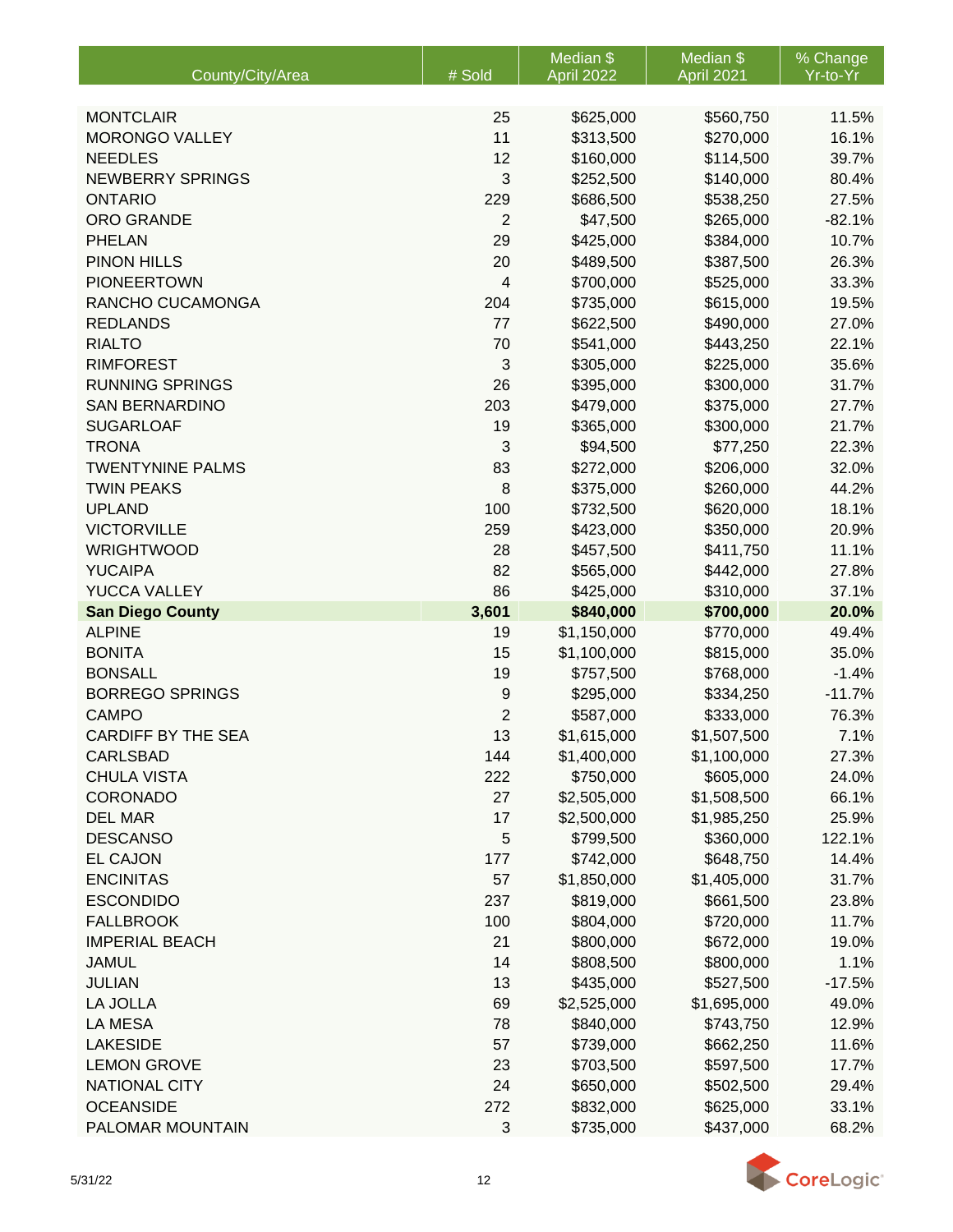|                                        |                  | Median \$    | Median <sub>\$</sub> | % Change |
|----------------------------------------|------------------|--------------|----------------------|----------|
| County/City/Area                       | # Sold           | April 2022   | April 2021           | Yr-to-Yr |
|                                        |                  |              |                      |          |
| PAUMA VALLEY                           | 6                | \$785,000    | \$507,500            | 54.7%    |
| PINE VALLEY                            | 10               | \$638,500    | \$569,500            | 12.1%    |
| <b>POWAY</b>                           | 62               | \$1,056,000  | \$917,500            | 15.1%    |
| <b>RAMONA</b>                          | 59               | \$727,500    | \$665,000            | 9.4%     |
| RANCHO SANTA FE                        | 35               | \$4,550,000  | \$2,761,000          | 64.8%    |
| <b>SAN DIEGO</b>                       | 1,329            | \$860,000    | \$696,250            | 23.5%    |
| <b>SAN MARCOS</b>                      | 102              | \$928,000    | \$727,000            | 27.6%    |
| <b>SAN YSIDRO</b>                      | 8                | \$554,500    | \$390,000            | 42.2%    |
| <b>SANTEE</b>                          | 88               | \$737,500    | \$630,000            | 17.1%    |
| <b>SOLANA BEACH</b>                    | 22               | \$1,602,500  | \$1,690,000          | $-5.2%$  |
| <b>SPRING VALLEY</b>                   | 73               | \$725,000    | \$596,000            | 21.6%    |
| <b>VALLEY CENTER</b>                   | 37               | \$809,000    | \$770,000            | 5.1%     |
| <b>VISTA</b>                           | 123              | \$860,000    | \$662,250            | 29.9%    |
| <b>San Francisco County</b>            | 624              | \$1,582,500  | \$1,400,000          | 13.0%    |
| <b>SAN FRANCISCO</b>                   | 624              | \$1,582,500  | \$1,400,000          | 13.0%    |
| <b>San Joaquin County</b>              | 935              | \$575,000    | \$489,500            | 17.5%    |
| <b>ESCALON</b>                         | 15               | \$430,000    | \$380,500            | 13.0%    |
| <b>FRENCH CAMP</b>                     | $\overline{2}$   | \$267,500    | n/a                  | n/a      |
| <b>LATHROP</b>                         | 79               | \$685,000    | \$541,500            | 26.5%    |
| <b>LINDEN</b>                          | $\boldsymbol{2}$ | \$589,000    | \$420,000            | 40.2%    |
| <b>LOCKEFORD</b>                       | 3                | \$500,000    | \$430,000            | 16.3%    |
| <b>LODI</b>                            | 83               | \$530,000    | \$430,000            | 23.3%    |
| <b>MANTECA</b>                         | 125              | \$618,500    | \$546,000            | 13.3%    |
| <b>RIPON</b>                           | 16               | \$627,500    | \$525,000            | 19.5%    |
| <b>STOCKTON</b>                        | 390              | \$440,000    | \$375,000            | 17.3%    |
| <b>THORNTON</b>                        | $\overline{2}$   | \$487,500    | \$380,000            | 28.3%    |
| <b>TRACY</b>                           | 212              | \$883,250    | \$713,750            | 23.7%    |
| <b>San Luis Obispo County</b>          | 379              | \$825,000    | \$759,000            | 8.7%     |
| <b>ARROYO GRANDE</b>                   | 27               | \$837,500    | \$885,000            | $-5.4%$  |
| <b>ATASCADERO</b>                      | 46               | \$739,000    | \$589,000            | 25.5%    |
| <b>AVILA BEACH</b>                     | 4                | \$1,745,000  | \$780,000            | 123.7%   |
| <b>CAMBRIA</b>                         | 16               | \$1,100,000  | \$1,006,000          | 9.3%     |
| <b>CAYUCOS</b>                         | 6                | \$925,000    | \$825,000            | 12.1%    |
| <b>GROVER BEACH</b>                    | 13               | \$609,500    | \$647,000            | $-5.8%$  |
| LOS OSOS                               | 22               | \$812,000    | \$750,250            | 8.2%     |
| <b>MORRO BAY</b>                       | 16               | \$917,000    | \$782,000            | 17.3%    |
| <b>NIPOMO</b>                          | 43               | \$865,000    | \$812,500            | 6.5%     |
| <b>OCEANO</b>                          | $\overline{7}$   | \$645,000    | \$516,000            | 25.0%    |
| <b>PASO ROBLES</b>                     | 72               | \$712,500    | \$580,000            | 22.8%    |
| PISMO BEACH                            | 16               | \$1,039,500  | \$1,085,000          | $-4.2%$  |
| <b>SAN LUIS OBISPO</b>                 | 66               | \$936,000    | \$797,500            | 17.4%    |
| <b>SAN MIGUEL</b>                      | 3                | \$1,360,000  | \$405,000            | 235.8%   |
| <b>SAN SIMEON</b>                      | $\mathbf{2}$     | \$1,370,000  | \$385,000            | 255.8%   |
| <b>SHANDON</b>                         | 2                | \$441,000    | \$325,500            | 35.5%    |
| <b>TEMPLETON</b>                       | 6                | \$2,250,000  | \$878,000            | 156.3%   |
| <b>San Mateo County-missing Apr 29</b> | 616              | \$1,665,000  | \$1,520,000          | 9.5%     |
| <b>ATHERTON</b>                        | 11               | \$11,780,000 | \$8,100,000          | 45.4%    |
| <b>BELMONT</b>                         | 19               | \$2,400,000  | \$2,052,500          | 16.9%    |
| <b>BRISBANE</b>                        | 4                | \$1,422,500  | \$1,195,000          | 19.0%    |
| <b>BURLINGAME</b>                      | 33               | \$3,275,000  | \$3,200,000          | 2.3%     |

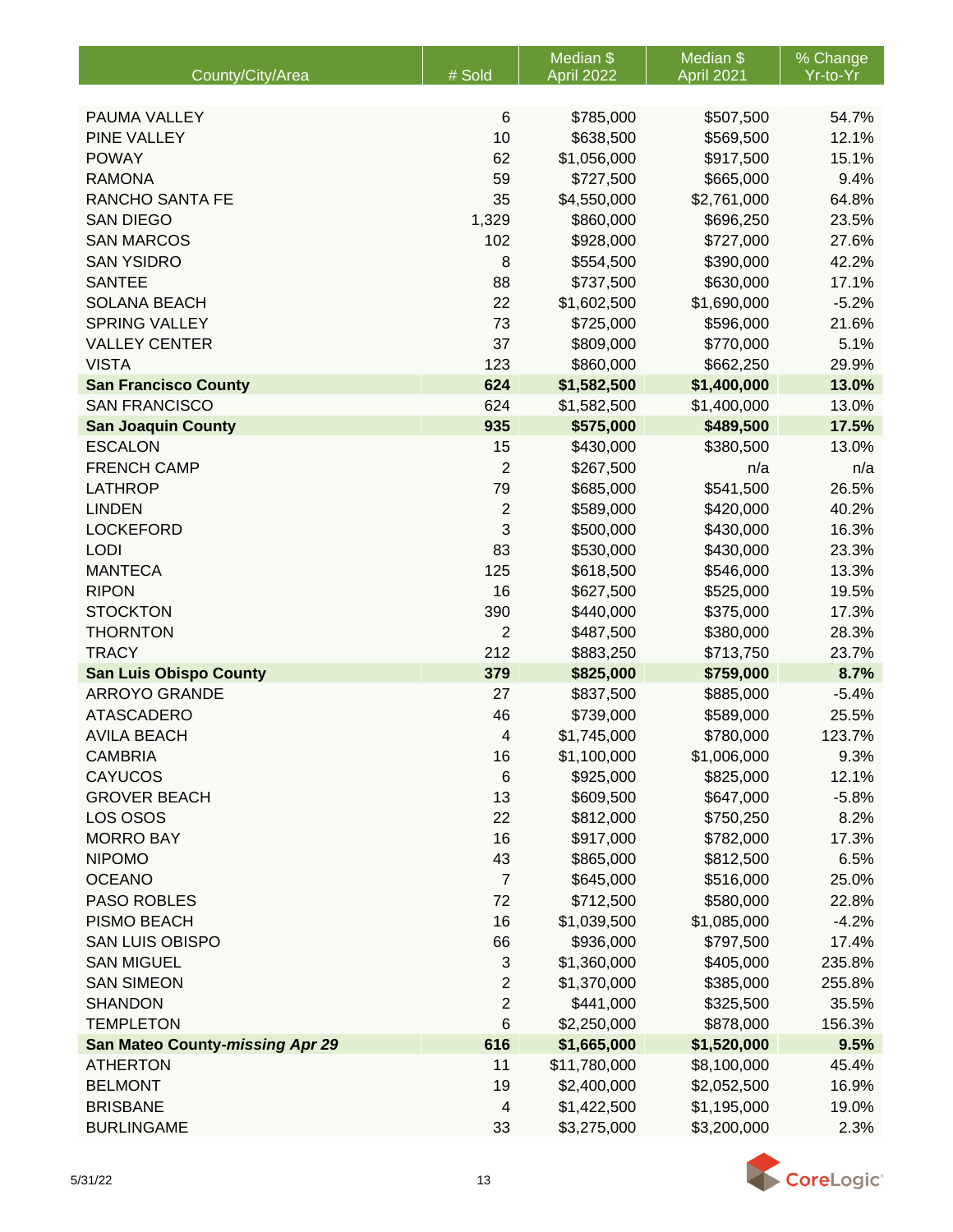|                             |                 | Median \$   | Median \$   | % Change |
|-----------------------------|-----------------|-------------|-------------|----------|
| County/City/Area            | # Sold          | April 2022  | April 2021  | Yr-to-Yr |
| <b>DALY CITY</b>            | 63              | \$1,225,000 | \$1,094,500 | 11.9%    |
| <b>EL GRANADA</b>           | 5               | \$2,000,000 | \$1,292,500 | 54.7%    |
| <b>HALF MOON BAY</b>        | 9               | \$1,700,000 | \$1,392,500 | 22.1%    |
| <b>LA HONDA</b>             | 4               | \$955,000   | \$592,500   | 61.2%    |
| <b>MENLO PARK</b>           | 46              | \$2,730,000 | \$2,629,000 | 3.8%     |
| <b>MILLBRAE</b>             | 16              | \$2,241,500 | \$1,955,000 | 14.7%    |
| <b>MONTARA</b>              | $\mathfrak{3}$  | \$3,400,000 | \$1,560,250 | 117.9%   |
| <b>PACIFICA</b>             | 28              | \$1,394,000 | \$1,300,500 | 7.2%     |
| PALO ALTO                   | 18              | \$925,000   | \$870,000   | 6.3%     |
| <b>PESCADERO</b>            | $\overline{2}$  | \$585,000   | n/a         | n/a      |
| PORTOLA VALLEY              | 6               | \$8,125,000 | \$3,250,000 | 150.0%   |
| REDWOOD CITY                | 99              | \$2,200,000 | \$1,620,000 | 35.8%    |
| <b>SAN BRUNO</b>            | 39              | \$1,105,000 | \$1,235,000 | $-10.5%$ |
| <b>SAN CARLOS</b>           | 37              | \$2,710,000 | \$2,105,000 | 28.7%    |
| <b>SAN MATEO</b>            | 129             | \$1,670,000 | \$1,520,000 | 9.9%     |
| SOUTH SAN FRANCISCO         | 42              | \$1,400,000 | \$975,000   | 43.6%    |
| <b>Santa Barbara County</b> | 387             | \$767,000   | \$737,500   | 4.0%     |
| <b>BUELLTON</b>             | 10              | \$799,750   | \$660,000   | 21.2%    |
| <b>CARPINTERIA</b>          | 14              | \$820,000   | \$794,000   | 3.3%     |
| <b>GOLETA</b>               | 18              | \$1,307,500 | \$870,000   | 50.3%    |
| <b>GUADALUPE</b>            | $6\phantom{1}6$ | \$530,000   | \$462,000   | 14.7%    |
| <b>LOMPOC</b>               | 55              | \$550,000   | \$455,500   | 20.7%    |
| <b>NEW CUYAMA</b>           | $\overline{2}$  | \$235,000   | n/a         | n/a      |
| <b>SANTA BARBARA</b>        | 110             | \$2,100,000 | \$1,774,750 | 18.3%    |
| <b>SANTA MARIA</b>          | 143             | \$580,000   | \$475,000   | 22.1%    |
| <b>SANTA YNEZ</b>           | 9               | \$1,287,000 | \$1,200,000 | 7.3%     |
| <b>SOLVANG</b>              | 14              | \$1,425,000 | \$950,000   | 50.0%    |
| <b>SUMMERLAND</b>           | 3               | \$1,845,000 | \$1,724,500 | 7.0%     |
| <b>Santa Clara County</b>   | 1,884           | \$1,550,000 | \$1,300,000 | 19.2%    |
| <b>CAMPBELL</b>             | 56              | \$1,825,000 | \$1,510,000 | 20.9%    |
| <b>CUPERTINO</b>            | 32              | \$2,500,000 | \$2,255,000 | 10.9%    |
| <b>GILROY</b>               | 79              | \$1,075,000 | \$913,000   | 17.7%    |
| LOS ALTOS                   | 45              | \$4,540,000 | \$3,725,000 | 21.9%    |
| <b>LOS GATOS</b>            | 65              | \$2,538,000 | \$2,285,000 | 11.1%    |
| <b>MILPITAS</b>             | 89              | \$1,445,000 | \$1,138,000 | 27.0%    |
| <b>MORGAN HILL</b>          | 86              | \$1,657,000 | \$1,260,000 | 31.5%    |
| <b>MOUNTAIN VIEW</b>        | 69              | \$1,880,000 | \$1,775,000 | 5.9%     |
| PALO ALTO                   | 48              | \$3,500,500 | \$3,195,000 | 9.6%     |
| <b>SAN JOSE</b>             | 999             | \$1,359,500 | \$1,120,500 | 21.3%    |
| <b>SAN MARTIN</b>           | 3               | \$3,000,000 | \$1,400,000 | 114.3%   |
| <b>SANTA CLARA</b>          | 119             | \$1,505,000 | \$1,402,500 | 7.3%     |
| <b>SARATOGA</b>             | 38              | \$3,875,000 | \$2,740,000 | 41.4%    |
| <b>SUNNYVALE</b>            | 152             | \$1,800,000 | \$1,500,000 | 20.0%    |
| <b>Santa Cruz County</b>    | 242             | \$1,205,000 | \$942,750   | 27.8%    |
| <b>APTOS</b>                | 48              | \$1,336,000 | \$1,205,000 | 10.9%    |
| <b>BEN LOMOND</b>           | 4               | \$1,047,500 | \$837,500   | 25.1%    |
| <b>BOULDER CREEK</b>        | 16              | \$691,000   | \$757,500   | $-8.8%$  |
| <b>BROOKDALE</b>            | 3               | \$674,500   | n/a         | n/a      |
| <b>CAPITOLA</b>             | 7               | \$725,000   | \$772,000   | $-6.1%$  |
| <b>FELTON</b>               | 9               | \$590,000   | \$678,000   | $-13.0%$ |

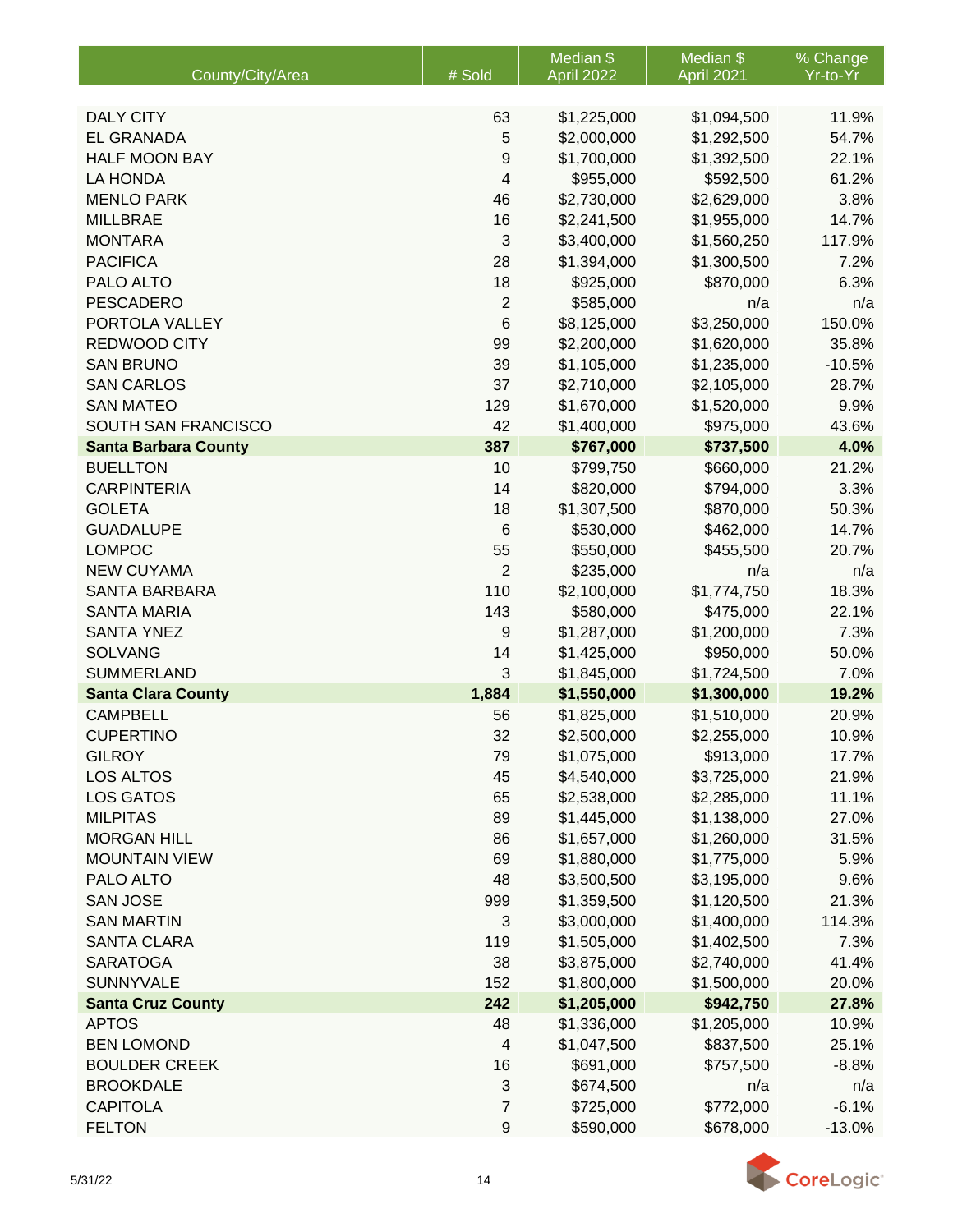|                         |                  | Median \$   | Median \$   | % Change |
|-------------------------|------------------|-------------|-------------|----------|
| County/City/Area        | # Sold           | April 2022  | April 2021  | Yr-to-Yr |
|                         |                  |             |             |          |
| <b>SANTA CRUZ</b>       | 81               | \$1,410,000 | \$1,187,500 | 18.7%    |
| <b>SCOTTS VALLEY</b>    | 24               | \$1,375,000 | \$1,258,500 | 9.3%     |
| <b>SOQUEL</b>           | 5                | \$1,150,000 | \$1,265,000 | $-9.1%$  |
| <b>WATSONVILLE</b>      | 41               | \$777,500   | \$526,500   | 47.7%    |
| <b>Shasta County</b>    | 295              | \$362,000   | \$330,000   | 9.7%     |
| <b>ANDERSON</b>         | 44               | \$367,500   | \$289,500   | 26.9%    |
| <b>BURNEY</b>           | 6                | \$155,000   | \$79,000    | 96.2%    |
| <b>COTTONWOOD</b>       | $\boldsymbol{9}$ | \$485,000   | \$461,500   | 5.1%     |
| <b>FALL RIVER MILLS</b> | $\overline{c}$   | \$292,500   | \$320,000   | $-8.6%$  |
| PALO CEDRO              | 9                | \$585,000   | \$420,000   | 39.3%    |
| <b>REDDING</b>          | 180              | \$372,500   | \$336,000   | 10.9%    |
| <b>SHASTA LAKE</b>      | 13               | \$290,000   | \$276,500   | 4.9%     |
| <b>SHINGLETOWN</b>      | 12               | \$281,000   | \$330,000   | $-14.8%$ |
| <b>Siskiyou County</b>  | 75               | \$225,000   | \$226,500   | $-0.7%$  |
| <b>CALLAHAN</b>         | $\boldsymbol{2}$ | n/a         | \$287,000   | n/a      |
| <b>DUNSMUIR</b>         | 4                | \$315,000   | \$240,000   | 31.3%    |
| <b>FORT JONES</b>       | $\overline{2}$   | \$99,000    | \$296,000   | $-66.6%$ |
| <b>HAPPY CAMP</b>       | $\overline{c}$   | \$42,500    | \$135,000   | $-68.5%$ |
| <b>HORNBROOK</b>        | 4                | \$260,000   | n/a         | n/a      |
| <b>MCCLOUD</b>          | 3                | \$321,500   | \$247,000   | 30.2%    |
| <b>MONTAGUE</b>         | 6                | \$122,000   | \$312,500   | $-61.0%$ |
| <b>MOUNT SHASTA</b>     | 12               | \$475,000   | \$330,000   | 43.9%    |
| <b>SEIAD VALLEY</b>     | $\overline{2}$   | \$99,000    | n/a         | n/a      |
| <b>WEED</b>             | 15               | \$247,500   | \$226,500   | 9.3%     |
| <b>YREKA</b>            | 15               | \$245,000   | \$232,750   | 5.3%     |
| <b>Solano County</b>    | 656              | \$615,000   | \$520,500   | 18.2%    |
| <b>BENICIA</b>          | 32               | \$740,000   | \$684,750   | 8.1%     |
| <b>DIXON</b>            | 38               | \$668,500   | \$515,000   | 29.8%    |
| <b>FAIRFIELD</b>        | 162              | \$655,500   | \$557,000   | 17.7%    |
| <b>RIO VISTA</b>        | 43               | \$500,000   | \$435,000   | 14.9%    |
| <b>SUISUN CITY</b>      | 22               | \$585,000   | \$490,000   | 19.4%    |
| <b>VACAVILLE</b>        | 188              | \$660,000   | \$572,500   | 15.3%    |
| VALLEJO                 | 167              | \$547,500   | \$464,250   | 17.9%    |
| <b>Sonoma County</b>    | 710              | \$769,500   | \$652,500   | 17.9%    |
| <b>BODEGA BAY</b>       | 4                | \$1,350,000 | \$960,000   | 40.6%    |
| <b>CLOVERDALE</b>       | 16               | \$604,500   | \$500,750   | 20.7%    |
| <b>COTATI</b>           | 10               | \$657,500   | \$380,250   | 72.9%    |
| <b>FORESTVILLE</b>      | 9                | \$662,000   | \$490,000   | 35.1%    |
| <b>GLEN ELLEN</b>       | $\overline{7}$   | \$805,000   | \$998,000   | $-19.3%$ |
| <b>GUERNEVILLE</b>      | 14               | \$660,000   | \$459,000   | 43.8%    |
| <b>HEALDSBURG</b>       | 22               | \$900,000   | \$813,000   | 10.7%    |
| <b>KENWOOD</b>          | $\mathbf 5$      | \$725,000   | \$1,090,000 | $-33.5%$ |
| <b>MONTE RIO</b>        | 3                | \$1,040,000 | \$525,000   | 98.1%    |
| <b>OCCIDENTAL</b>       | 4                | \$1,032,500 | \$950,000   | 8.7%     |
| <b>PENNGROVE</b>        | 5                | \$1,250,000 | \$951,000   | 31.4%    |
| <b>PETALUMA</b>         | 101              | \$951,000   | \$750,000   | 26.8%    |
| <b>ROHNERT PARK</b>     | 83               | \$688,500   | \$430,000   | 60.1%    |
| <b>SANTA ROSA</b>       | 308              | \$700,000   | \$612,000   | 14.4%    |
| <b>SEBASTOPOL</b>       | 27               | \$1,330,000 | \$1,050,000 | 26.7%    |
| <b>SONOMA</b>           | 44               | \$1,292,500 | \$935,000   | 38.2%    |

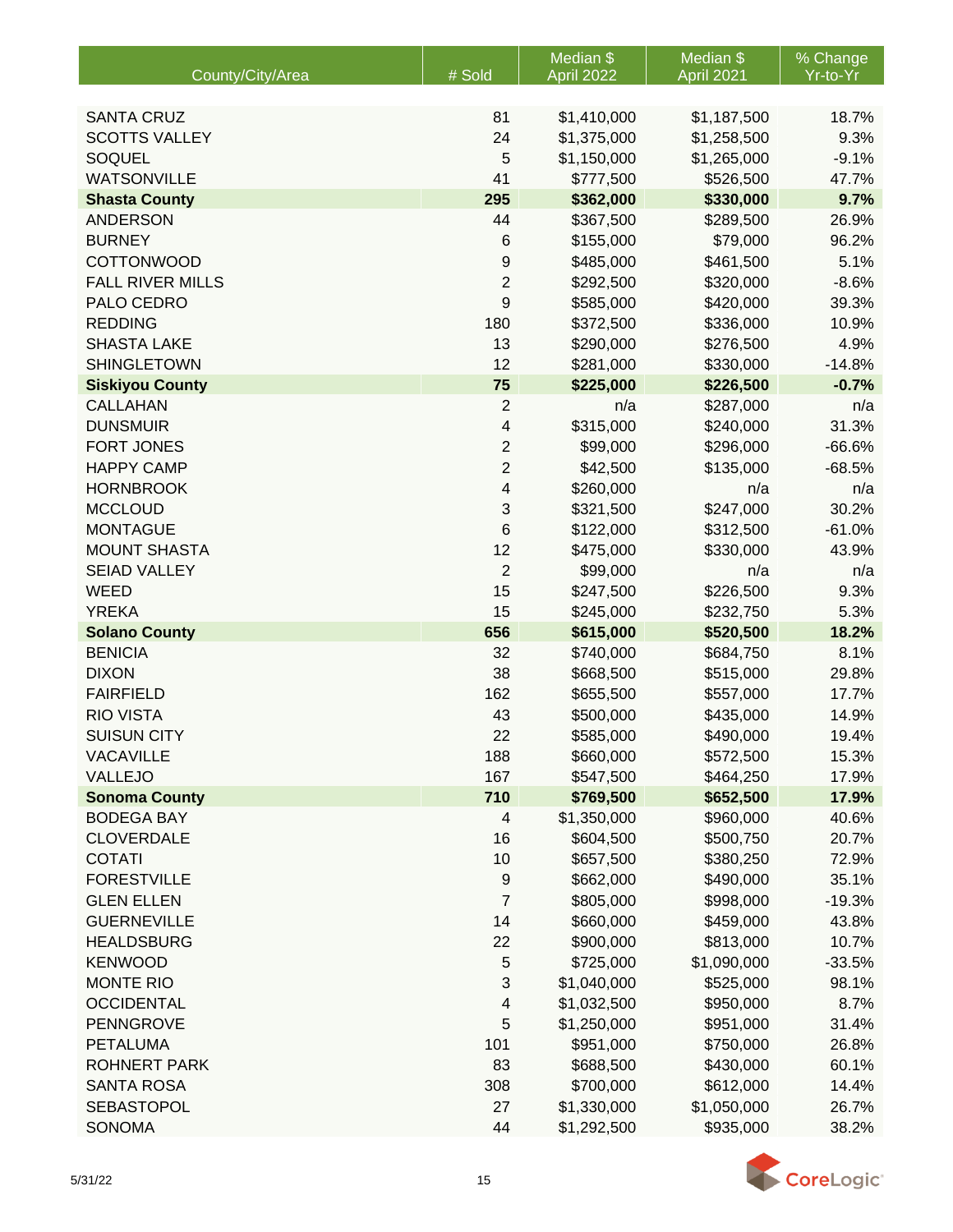|                                  |                         | Median \$                | Median \$                | % Change |
|----------------------------------|-------------------------|--------------------------|--------------------------|----------|
| County/City/Area                 | # Sold                  | April 2022               | April 2021               | Yr-to-Yr |
| THE SEA RANCH                    |                         |                          |                          | 24.8%    |
| <b>WINDSOR</b>                   | 8<br>36                 | \$1,520,000<br>\$820,000 | \$1,217,500<br>\$637,500 | 28.6%    |
| <b>Stanislaus County</b>         | 617                     | \$465,000                | \$400,000                | 16.3%    |
| <b>CERES</b>                     | 22                      | \$450,500                | \$353,500                | 27.4%    |
| <b>DENAIR</b>                    | 9                       | \$525,000                | \$391,500                | 34.1%    |
| <b>HUGHSON</b>                   | 11                      | \$555,500                | \$375,000                | 48.1%    |
| <b>MODESTO</b>                   | 298                     | \$432,000                | \$390,000                | 10.8%    |
| <b>NEWMAN</b>                    | 16                      | \$375,000                | \$315,000                | 19.0%    |
| <b>OAKDALE</b>                   | 60                      | \$557,500                | \$435,000                | 28.2%    |
| <b>PATTERSON</b>                 | 51                      | \$555,000                | \$440,000                | 26.1%    |
| <b>RIVERBANK</b>                 | 23                      | \$490,000                | \$395,000                | 24.1%    |
| <b>SALIDA</b>                    | 18                      | \$512,500                | \$428,750                | 19.5%    |
| <b>TURLOCK</b>                   | 90                      | \$475,000                | \$403,000                | 17.9%    |
| <b>WATERFORD</b>                 | 13                      | \$419,000                | \$315,000                | 33.0%    |
| <b>Sutter County-thru Apr 15</b> | 53                      | \$450,000                | \$373,000                | 20.6%    |
| <b>NICOLAUS</b>                  | $\overline{2}$          | \$779,500                | n/a                      | n/a      |
| <b>SUTTER</b>                    | 4                       | \$470,000                | \$320,000                | 46.9%    |
| <b>YUBA CITY</b>                 | 46                      | \$447,500                | \$405,000                | 10.5%    |
| <b>Tehama County</b>             | 60                      | \$325,000                | \$318,500                | 2.0%     |
| <b>CORNING</b>                   | 11                      | \$289,000                | \$300,000                | $-3.7%$  |
| <b>LOS MOLINOS</b>               | 3                       | \$259,500                | \$362,000                | $-28.3%$ |
| <b>RED BLUFF</b>                 | 34                      | \$325,500                | \$285,000                | 14.2%    |
| <b>Tulare County</b>             | 554                     | \$343,500                | \$290,000                | 18.4%    |
| <b>CALIFORNIA HOT SPRINGS</b>    | 3                       | \$283,000                | \$204,750                | 38.2%    |
| <b>CUTLER</b>                    | $\overline{2}$          | \$208,750                | \$143,750                | 45.2%    |
| <b>DINUBA</b>                    | 12                      | \$230,000                | \$301,500                | $-23.7%$ |
| <b>EARLIMART</b>                 | 3                       | \$162,000                | \$117,000                | 38.5%    |
| <b>EXETER</b>                    | 27                      | \$325,000                | \$313,000                | 3.8%     |
| <b>LINDSAY</b>                   | 8                       | \$240,000                | \$228,000                | 5.3%     |
| <b>OROSI</b>                     | $\overline{7}$          | \$250,000                | \$199,000                | 25.6%    |
| <b>PIXLEY</b>                    | $\overline{7}$          | \$306,000                | \$150,000                | 104.0%   |
| <b>PORTERVILLE</b>               | 95                      | \$304,000                | \$230,750                | 31.7%    |
| <b>POSEY</b>                     | 5                       | \$125,000                | \$220,000                | $-43.2%$ |
| <b>SPRINGVILLE</b>               | 11                      | \$388,000                | \$325,000                | 19.4%    |
| <b>STRATHMORE</b>                | $\overline{7}$          | \$230,000                | \$300,500                | $-23.5%$ |
| <b>THREE RIVERS</b>              | 5                       | \$495,000                | \$335,000                | 47.8%    |
| <b>TULARE</b>                    | 77                      | \$309,000                | \$265,500                | 16.4%    |
| <b>VISALIA</b>                   | 246                     | \$392,750                | \$325,000                | 20.8%    |
| <b>WOODLAKE</b>                  | 8                       | \$347,250                | \$235,000                | 47.8%    |
| <b>Tuolumne County</b>           | 121                     | \$405,000                | \$350,000                | 15.7%    |
| <b>COLUMBIA</b>                  | 3                       | \$362,500                | \$427,500                | $-15.2%$ |
| <b>GROVELAND</b>                 | 21                      | \$415,000                | \$382,500                | 8.5%     |
| <b>JAMESTOWN</b>                 | $\,6$                   | \$410,000                | \$395,000                | 3.8%     |
| <b>LONG BARN</b>                 | 6                       | \$322,500                | \$247,500                | 30.3%    |
| MI WUK VILLAGE                   | 5                       | \$401,000                | \$287,000                | 39.7%    |
| <b>SONORA</b>                    | 47                      | \$395,500                | \$350,000                | 13.0%    |
| <b>SOULSBYVILLE</b>              | $\overline{\mathbf{4}}$ | \$408,250                | \$430,000                | $-5.1%$  |
| <b>STRAWBERRY</b>                | $\sqrt{3}$              | \$690,000                | \$170,000                | 305.9%   |
| <b>TUOLUMNE</b>                  | 4                       | \$292,750                | \$310,000                | $-5.6%$  |
| <b>TWAIN HARTE</b>               | 19                      | \$430,000                | \$347,000                | 23.9%    |